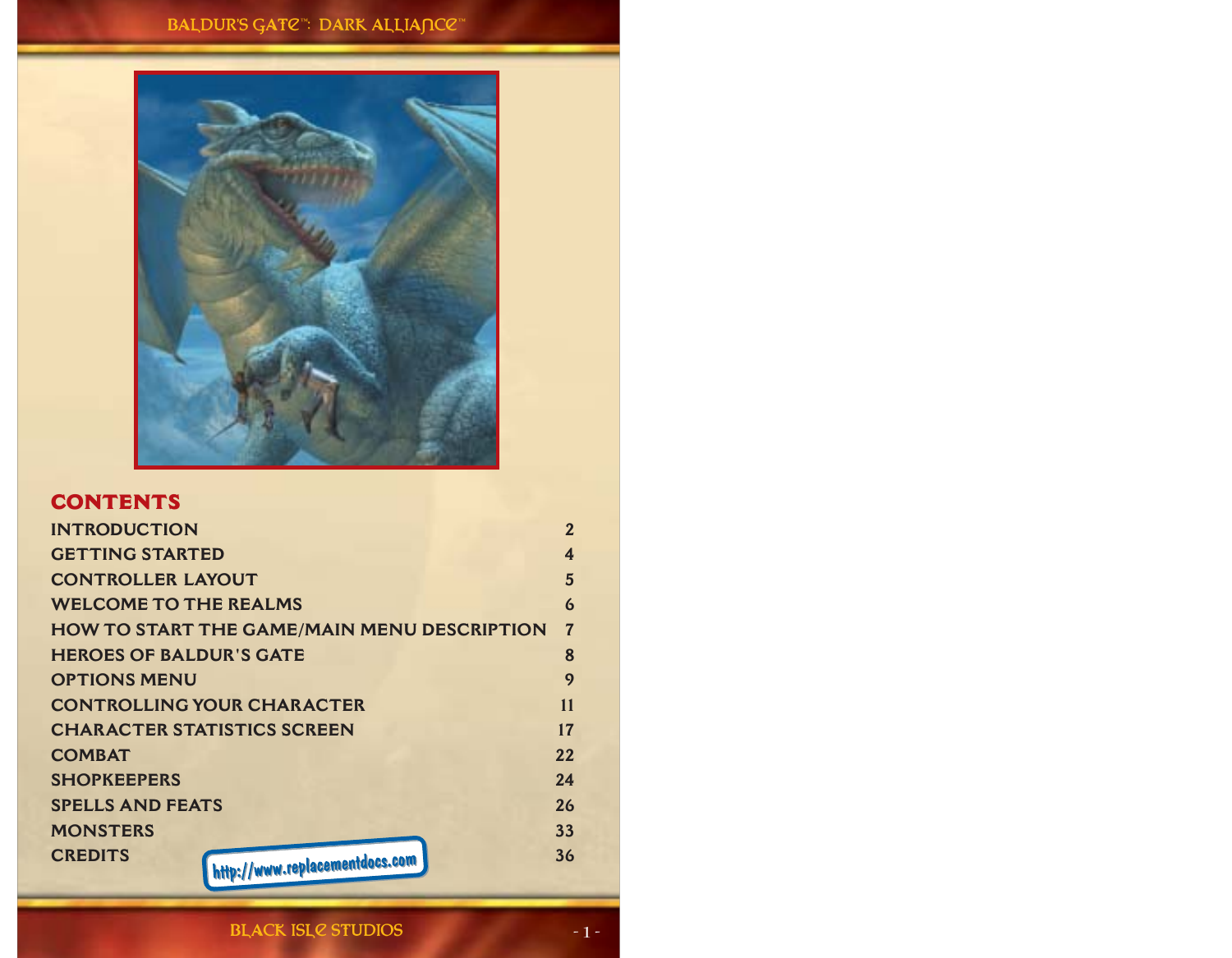# **GETTING STARTED**



# **USING THE XBOX VIDEO GAME SYSTEM**

- 1. Set up your Xbox video game system by following the instructions in the Xbox Instruction Manual.
- 2. Press the power button and the status indicator light will light up.
- 3. Press the eject button and the disc tray will open.
- 4. Place the Baldur's Gate™ : Dark Alliance™ disc on the disc tray with the label facing up and close the disc tray.
- 5. Follow on-screen instructions and refer to this manual for more information about playing Baldur's Gate : Dark Alliance.

## **AVOIDING DAMAGE TO DISCS ORTHE DISC DRIVE**

To avoid damage to discs or the disc drive:

- •Insert only Xbox-compatible discs into the disc drive.
- •Never use oddly shaped discs, such as star-shaped or heart-shaped discs.
- • Do not leave a disc in the Xbox console for extended periods when not in use.
- Do not move the Xbox console while the power is on and a disc is inserted.
- •Do not apply labels, stickers, or other foreign objects to discs.

# **CONTROLLER LAYOUT**



# **USING THE XBOX CONTROLLER**

- 1. Connect the Xbox Controller to any controller port on the front of the Xbox console. For multiple players, connect additional controllers to available controller ports.
- 2. Insert any expansion devices (for example, Xbox Memory Units) into controller expansion slots as appropriate.
- 3. Follow on-screen instructions and refer to this manual for more information about using the Xbox Controller to play Baldur's Gate: Dark Alliance.

**White button***Automap toggle*

**Left trigger** *Drink Rejuvenation Potion*

# **Directional pad**

**Up/Down:** *Toggle Spells and Feats List Up/Down* **Left/Right:** *Toggle between melee and missile weapons*

**BACK button***Inventory/Level Up*

**START button***Pause*

**Left thumbstick***Moves character in proper direction*

**Black button***Block/Parry*

**Right trigger** *Drink Health Potion*

**A button***Attack*

**B button***Use Feat or Cast Spell*

**Y button***Jump*

**X button***Use/Pick up*

**Right thumbstick** *Rotate Camera*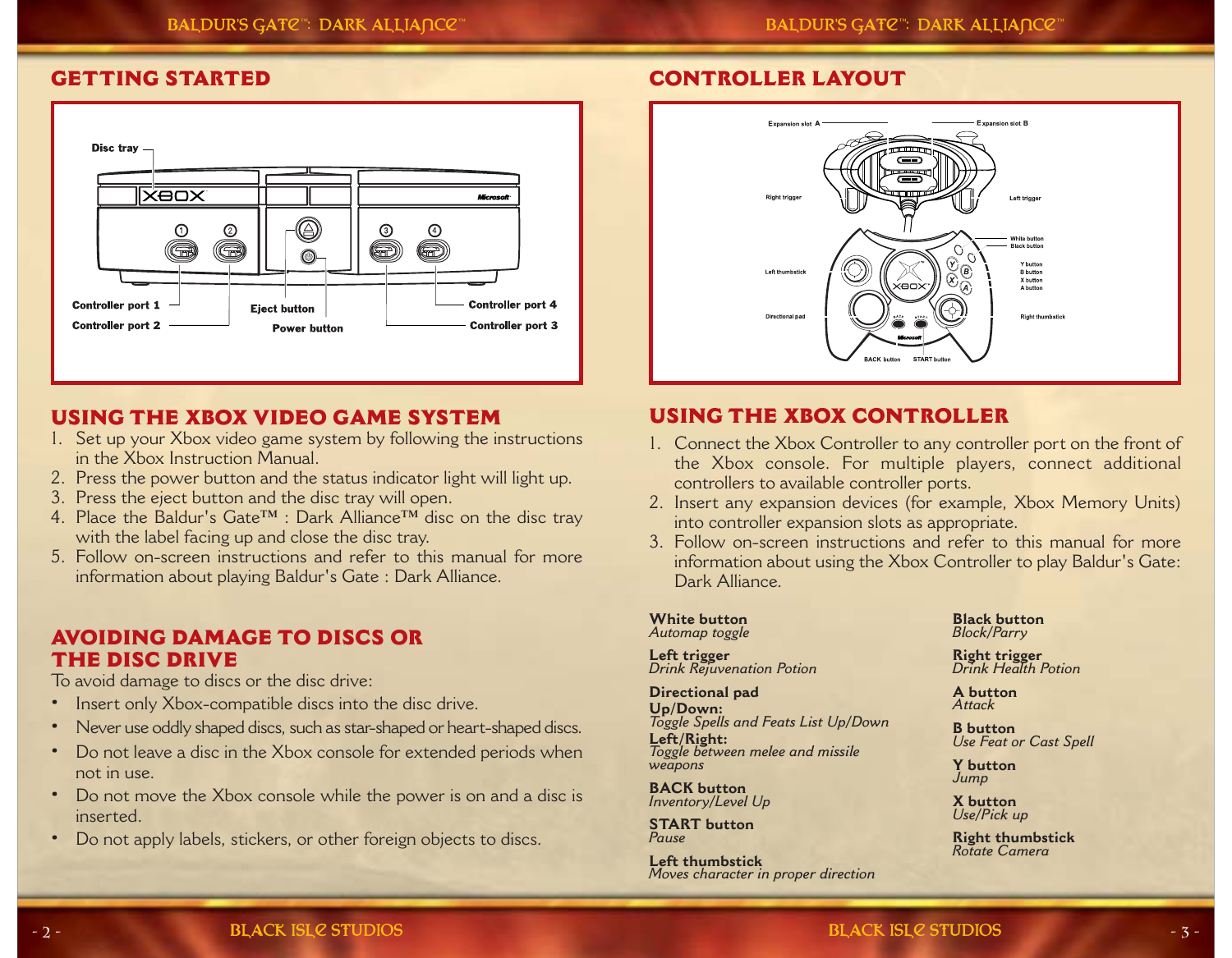## **INTRODUCTION**

Have you not heard of Eldrith the Betrayer, the Traitress of Swords, Eldrith of the Westering Sun? That she has been forgotten is an... irony of a sort.

Eldrith was one of the greatest generals of the Sword Coast, commander of the Company of the Bladed Crescent, sworn sword and defender of Baldur's Gate. She served with honor and distinctionin the first and last seasons of the Sundering War, the Stillwater Port siege, and finally, the campaign against the Black Horde. In all these battles, she was victorious.

I do not know when pride burrowed into her heart, but it poisoned her. Eldrith had fought too many battles, achieved too many victories, and she had come to see the city of Baldur's Gate as her own.

On the day of the Great Betrayal, Eldrith's company took the field against the Black Horde and scattered them, even though the orcs and goblins outnumbered her troops five to one. Still, in the rout, almost half their forces survived and fled the field. Eldrith was determined topursue them. The Dukes of Baldur's Gate refused. Too many good soldiers had been lost, the Dukes told her. They — and the people wanted no more of blood and death, and they felt the Horde would not return.

Eldrith was furious. Even though she had lost many men, she felt it was better to deal a deathblow to the Horde and insure they never threatened Baldur's Gate again. And so she defied the Dukes, and led her soldiers to their deaths.

Far from Baldur's Gate, she cornered the Horde in a narrow defile, but once their retreat was denied to them, they proved more vicious than we had anticipated. Eldrith, fearing of losing the field, sent a messenger back to Baldur's Gate for reinforcements before the Horde broke free of her trap. The reinforcements never came, and the Horde overran Eldrith's weakened troops. Eldrith survived... but many of the Company of the Bladed Crescent did not.

Eldrith became a creature consumed by fury. Wounded, she returned to Baldur's Gate to demand an audience with the Dukes. Instead, she was met at the gates and told that for her disobedience upon the battlefield, the walls of Baldur's Gate would be forever closed to her and the Bladed Crescent.

Eldrith gathered all of the Bladed Crescent who remained, all who had sworn to serve her, and she ordered her broken company to attack the walls of her city... she swore she would take it from the Dukes and put them to the sword. It would be justice, she said.

Eldrith's attack was like the charge of a maddened animal. It was suicide.

The Bladed Crescent were slain almost to the man, and they were driven from the city, hounded by the remaining troops of Baldur's Gate. They pursued Eldrith for leagues, all the way to the Marsh of Chelimber. As the last of her soldiers floundered and died within themarsh, the soldiers closed upon her. She was no longer recognizable blood caked her armor, her helmet, barely able to put one foot in front of the other — she was dying, but even in death, she still struggled onwards, fueled by her vengeance.

Fearing her skills with the sword, the soldiers band did not approach within arm's reach of her — instead, they felled her from a distance with crossbow bolts. It was a cowardly execution, one without honor.

As Eldrith fell, she cursed Baldur's Gate and all within it. And with her death, the Dark Alliance was born.

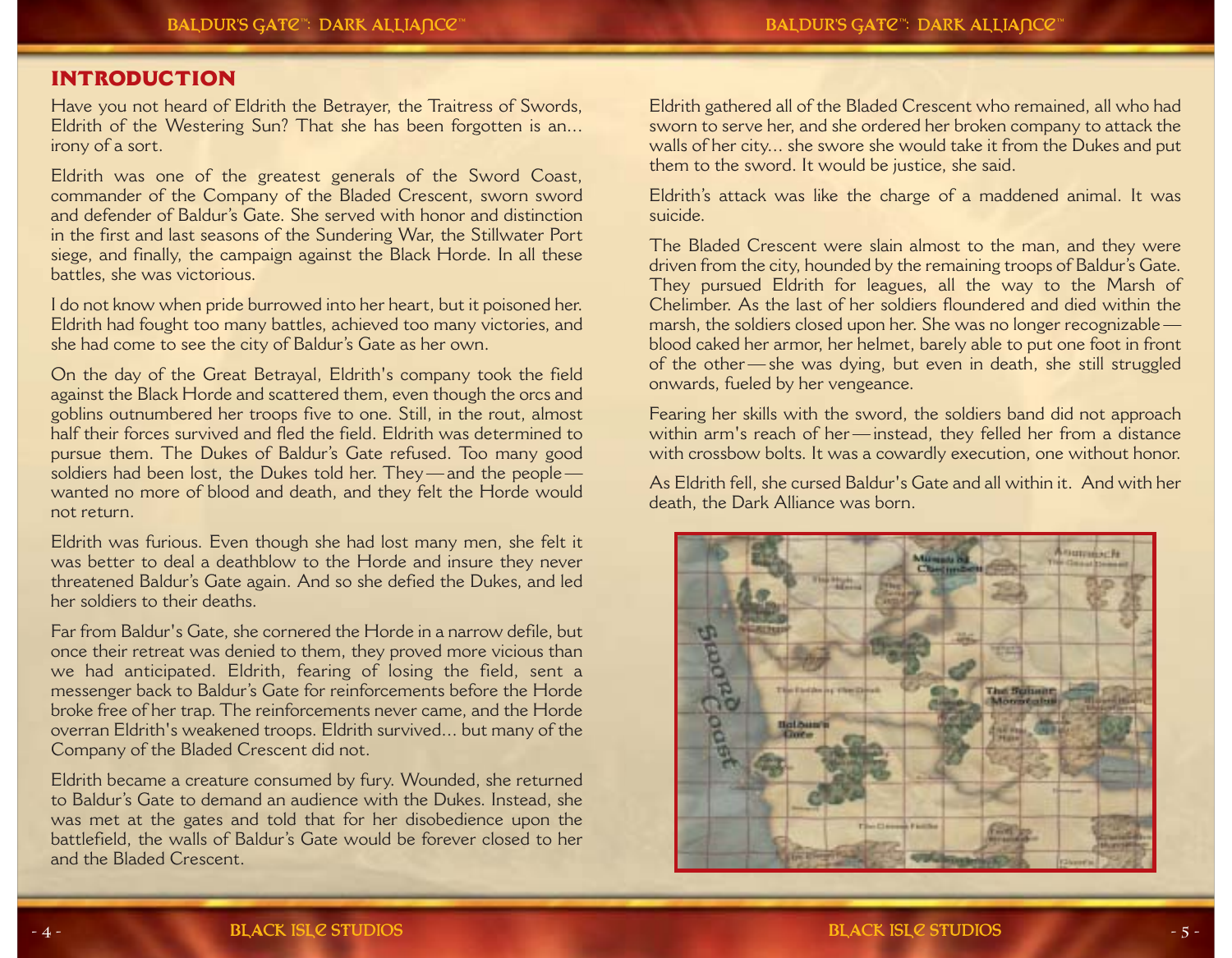## **WELCOME TO THE REALMS**

If this is your first foray into the fantastic world of the FORGOTTEN REALMS® campaign setting, then welcome. Black Isle Studios and Snowblind Studios are pleased to bring you Baldur's Gate: Dark Alliance, the first Dungeons & Dragons® game to appear on the Xbox™ video game system. The challenges in the game are great, but so are the rewards, and many hours of challenging gameplay await you and your friends.

If you have played any of the Baldur's Gate games for the PC (Baldur's Gate, Tales of the Sword Coast™, Baldur's Gate 2: Shadows of Amn™, and Throne of Bhaal™), then you are no stranger to the FORGOTTEN REALMS. Black Isle Studios and Snowblind Studios bring you another title set in the FORGOTTEN REALMS, a console role-playing experience you may undertake either alone or with a friend. Baldur's Gate: Dark Alliance is an epic that puts the fate of the FORGOTTEN REALMS in your hands – countless lives depend on you, and it'll only be through your blood and perseverance that Baldur's Gate... and all the Realms... may be saved.

Welcome to Baldur's Gate: Dark Alliance.

## **BALDUR'S GATE**

Baldur's Gate: Dark Alliance takes place in the world of Abeir-Toril (The phrase "Abeir-Toril" means "cradle of life" — the world is most often known by its shortened name, "Toril"). Your exploits in Dark Alliance will be centered in Baldur's Gate, a port city upon the winding Chionthar River.

Baldur's Gate is a city recently plagued by a growing evil. Members of the city watch have been found dead, townsfolk are afraid to leave their homes, and unsettling rumors of a thieves' guild civil war beneath the streets runs rampant through the taverns of the city.

Your arrival has placed you in the middle of this cauldron of danger. A young hero, fresh to Baldur's Gate and fresh to the world of adventuring, you're carrying little else except a blade and a small purse of coins. You've come to the city to seek your fortune.

That is, if the danger that threatens Baldur's Gate doesn't claim you first...

# **HOW TO START THE GAME/ MAIN MENU DESCRIPTION**

The opening movies can be skipped by pressing the START button or the**A** button on the controller.

## **MAIN MENU**

On the opening menu, you will be presented with four options:

*Start New Game:* Select this option when you are ready to begin playing. When selected, you will be asked to choose either a one<sup>p</sup>layer or two-player game; if you are interested in transferring a character from another game into your game, jump ahead to "Transferring Characters from Other Games," p. 9.

Once you have selected a new game, you have an option to select the game difficulty: Easy, Normal, or Hard. Play on Easy if you're just getting your bearings; Hard if you're looking for a challenging experience.

After selecting the difficulty level, you (and the second player if you are playing with someone else) will be taken to the Character Selection screen. Use the directional pad to cycle through your three choices: the Human Archer, the Dwarven Fighter, and the Elven Sorceress. A small icon will appear above each character as you cycle through the choices.

The advantages and disadvantages of each choice are listed under "Heroes," on p. 8.

*Load Saved Game:* This option will allow you to load a previously saved Baldur's Gate: Dark Alliance game from your hard disk.

**Options:** Select this option if you want to customize your controller's configuration, adjust sound options, and other game options.

*Credits:* Selecting this option will allow you to see the creators and contributors to Baldur's Gate: Dark Alliance.

Press the **A** button to select an option, and the **B** button to go back.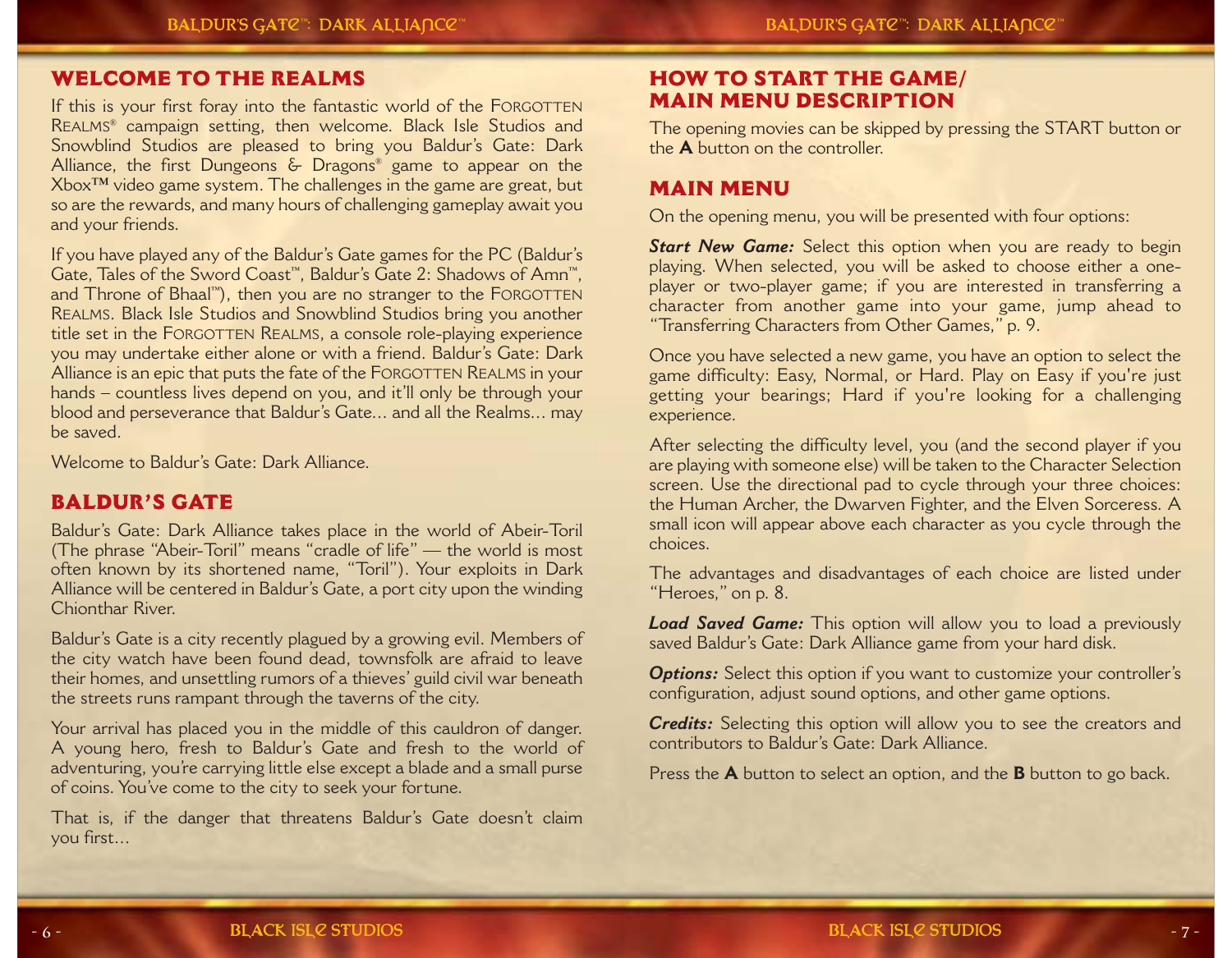## **BALDUR'S GAT@™: DARK ALLIANC@™**

# **HEROES OF BALDUR'S GATE**

Before you can begin playing Baldur's Gate: Dark Alliance, you'll need to choose which character you want to play. You'll be able to choose from three characters: Vahn, the Arcane Archer, Kromlech, the Dwarven Fighter, and Adrianna, the Elven Sorceress.

## *Vahn, the Arcane Archer*

Arcane Archers are archers known for theirsupernatural accuracy with a bow and the ability to imbue their arrows with magic. A fusion of skill and innate magical ability has turned them into fearsome and respected warriors. A good character for taking down opponents from a distance, the Arcane Archer employs a number of magical powers related to his archery skills, including the ability to enchant arrows with magical accuracy, create fire arrows, exploding arrows, and even fire off several arrows at once.

## *Kromlech, the Dwarven Fighter*

The youngest of the Bruenghor Clan in the Sunset Mountains, this gruff and opinionated dwarf is a fearsome warrior – tough, strong, and devastating in combat when wielding melee weapons. A good character for hand-tohand combat and sheer toughness, the dwarf also has access to a number of specialized fighting feats unavailable to the Arcane Archer and the Sorceress.

## *Adrianna, the Elven Sorceress*

A strikingly beautiful female elf with exotic features, the elven sorceress can create magic the way a poet creates poems, by drawing on the raw power within themselves... and unleashing it with devastating effects. The sorceress has the ability to cast spells, an ability unavailable to the Dwarven Fighter or the Arcane Archer, and she has a number of







specialized metamagic feats and spells available to her as she advances in level. Unlike the Dwarven Fighter or the Arcane Archer, however, the Sorceress cannot use weapons that require more than one hand, such as two-handed swords and two-handed axes.

Baldur's Gate: Dark Alliance also supports cooperative play, so you and a friend may choose different characters.

# **TRANSFERRING CHARACTERS FROM OTHER GAMES**

If you have a pre-existing character from another Baldur's Gate: Dark Alliance game, you don't need to start a game over with a new character. You can simply import your current character from another game. This can be done by either loading your character file from the hard disk, or, provided you have one an Xbox memory unit. To do this, you'll need to select "Export Players" from the In-Game Pause Menu, described on p. 13.

## **OPTIONS MENU**

Move up and down the Options menu by pressing up and down on the directional pad.

#### *Music*

When highlighted, you can press left and right on the directional pad to adjust the music volume in the game.

## *SFX*

When highlighted, you can press left and right on the directional pad to adjust the sound effects volume in the game.

#### *Vibration*

Certain events within the game will cause the controller to vibrate. This can be switched on or off, depending on your preference.

## *Controls*

This selection takes you to the Controller Configuration screen, where you can choose a configuration that best suits your style of game play.

#### *Stereo*

This option allows you to choose whether you want stereo sound or monaural (for single speaker televisions).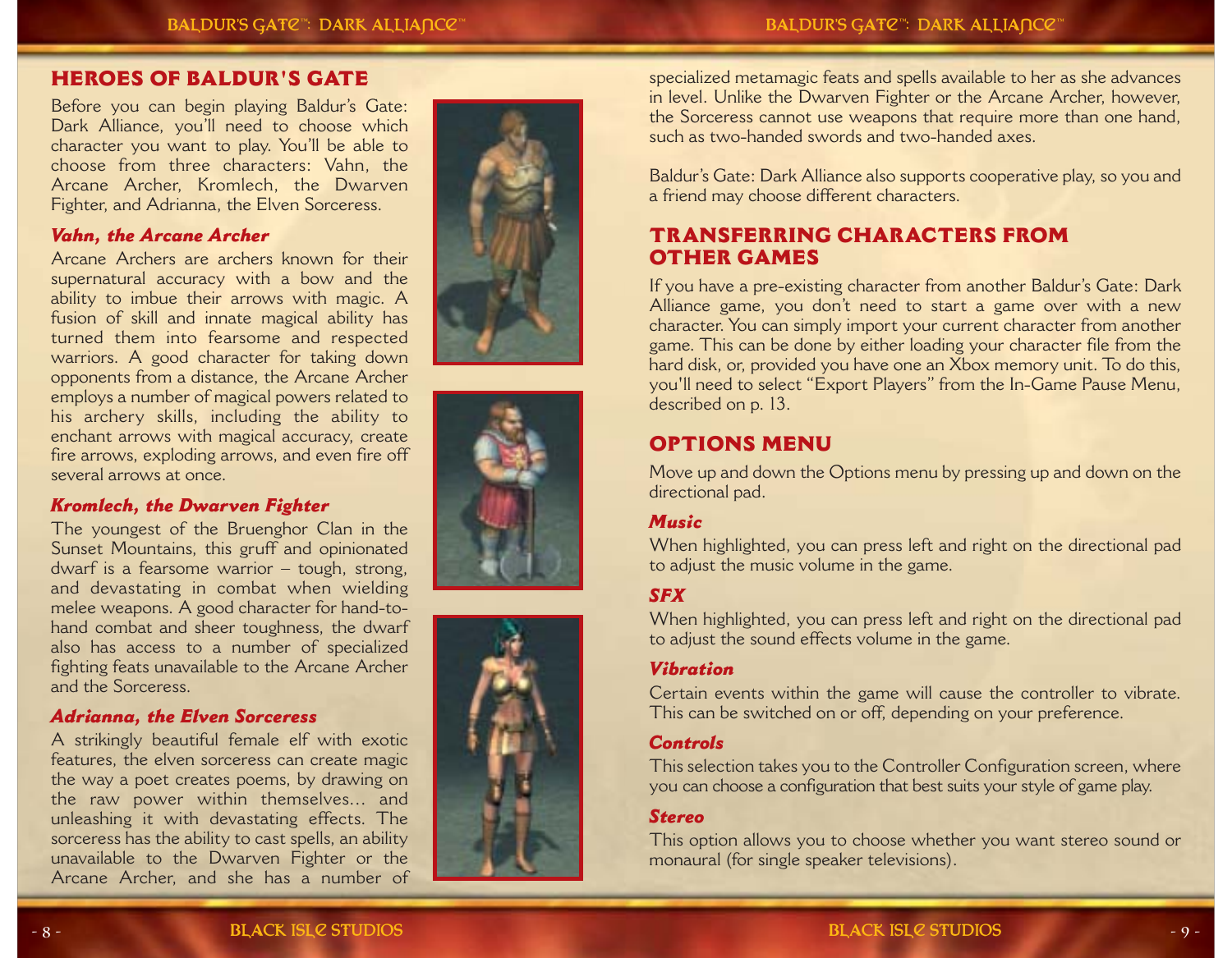## *Dialog Text*

When this is off, you will not see the text spoken by characters you speak to in the game (although you will see your own responses). When Dialog Text is on, a character's speech will be displayed at the bottom of the screen as they are speaking.

## *Damage Text*

When this is on, you will see the number of hit points of damage you cause stream off a target when you hit (the number is colored yellow when you score a critical hit). Damage Text defaults to off.

# **LOADING AND SAVING**

To save, you'll need to find a safe spot in the game to record your progress. These save points are indicated on the maps by pedestals with books on them:



When you reach one of these points, you can save your game by pressing the action button (**X** by default).

# **CONTROLLING YOUR CHARACTER**

Once in the game world, you'll need to know the basics of moving around, attacking, jumping, and casting spells. Provided here is a list of all the actions your character can perform using the controller:

*Moving Around:* To move around, move the left thumbstick in the direction you want your character to walk.

*Attacking:*To attack a creature with a bow or melee weapon, press the **A** button. You cannot attack in towns or other "safe" areas in the game.

*Aiming:* When you are holding a bow, you can lightly hold down the **A** button and you can rotate while standing in place. This allows you to aim your bow before firing it, and it is useful when combined with the Targeting Feat (see Spells and Feats, p. 26). To fire the arrow after aiming, simply push harder on the **A** button, and the arrow will fire. Aiming does not allow you to automatically hit an opponent, but it can make your life much easier.

*Jumping:* During your travels, your character may need to jump over certain obstacles in their path. To do this, press the **Y** button.

*Using Spells and Feats:* Spells and feats are special abilities your character will have access to over the course of the game. Some feats are passive (they are always on) and other spells and feats are active (they need to be "activated" in order to work). To activate a spell or feat, press the **B** button, and your character will use your currently selected spell or feat (for information on how to change your currentlyarmed feat, see "Selecting Spells and Feats," below). You cannot use spells and feats in towns or other "safe" areas in the game, and some spells and feats require that you have a certain amount of arcane energy in order to use them (see more about Arcane Energy, p. 16).

*Action:* The **X** button allows you to perform almost any other action other than jumping, casting spells, or attacking. Use this button to speak to people in the game, open doors, chests, pull levers, pick up items on the floor, or save your game at save pedestals.

*Selecting Spells and Feats:* Your character is likely to gain multiple spells and feats over the course of the game, and you'll need to choose different ones for different situations. To change your currentlyselected feats or spells, press up or down on the directional pad to scroll through your list of feats and spells. (This "L"-shaped list will appear in the lower left hand corner of the main game screen.)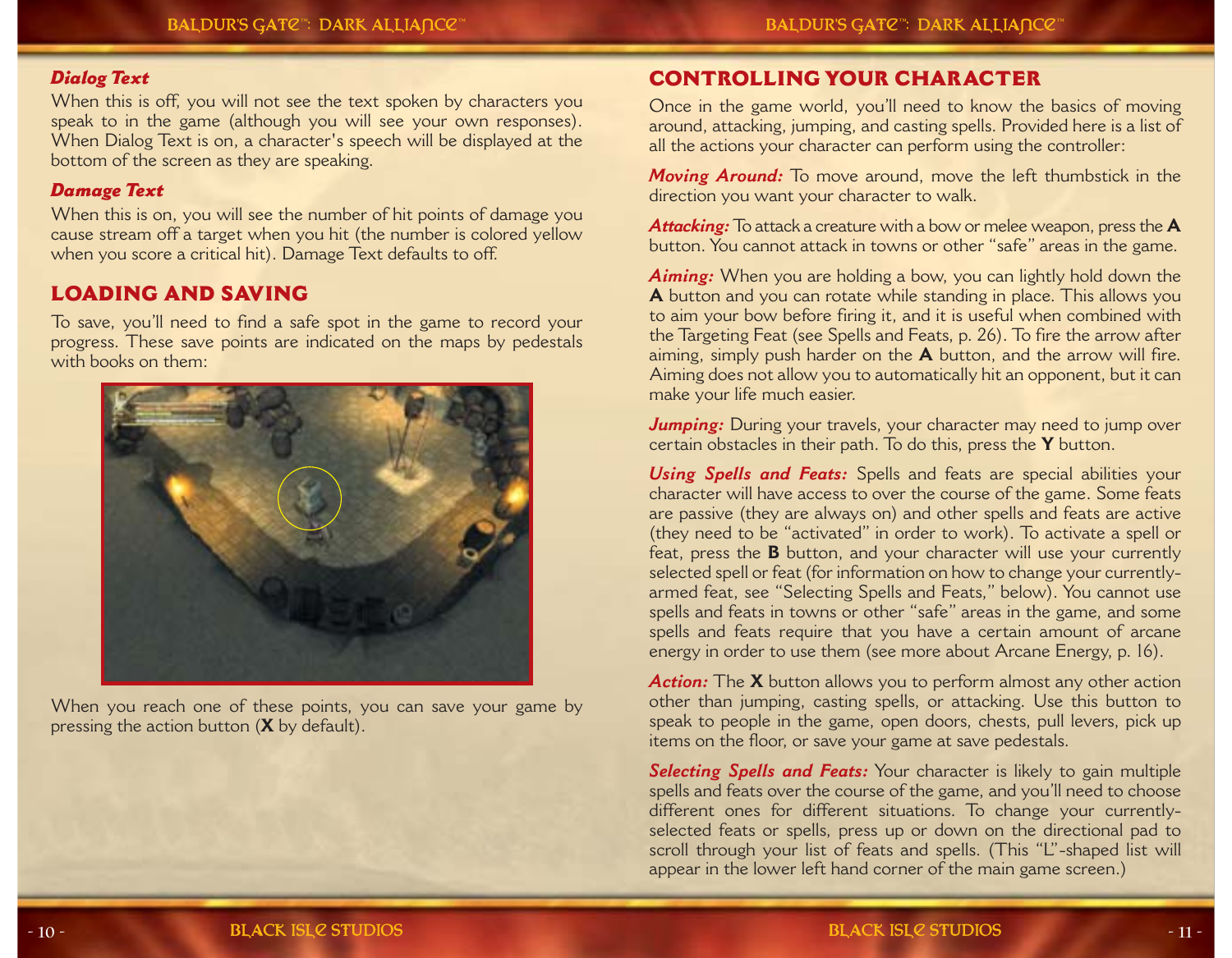*Switching Weapons:* There may be circumstances where you want to switch between your bow and your melee weapon... quickly. To do this, press left or right on the directional pad, and your character will switch weapons. *Note:* You have to have these weapons equipped in your inventory before you can toggle between them.

*Blocking:* Block (holding down the Black button) will deflect most incoming projectiles or melee attacks — though it is not proof against every attack. You can block with a shield or any weapon, but only a shield will allow you to keep blocking indefinitely; if you block with a weapon, it will only last for a short period of time. If you have the feat Improved Block, however (see Spells and Feats, p. 26), you can block with a weapon indefinitely. You cannot block if you are wielding a bow.

*Healing:* Pressing the right trigger will cause your character to drink one of the healing potions in your inventory, replenishing some of your hit points.

*Auto-Map:* Pressing the White button will cause a map of the level to appear on the screen. Your character's position is shown by a yellow arrow. You can press the White button again to shrink the map and move it to the upper right corner of the screen. To make the automap disappear, press the White button again. Save points and large bodies of water will appear on your automap as well, which helps navigation considerably.

*Rejuvenation:* Pressing the left trigger button will cause your character to drink one of the rejuvenation potions in your inventory, replenishing some of your arcane energy.

*Rotate Camera:* Sometimes you may want a better angle to see down a corridor or beneath a wall; to rotate the game camera, move the right thumbstick until the camera is at the angle you want. If at any time you need to reset the camera back to its original position, click the right thumbstick, and the camera will reset.

*Breaking Items:* Many items, such as vases, crates, and barrels, can be broken open by attacking them (using the **A** button). Sometimes these breakable items will have treasure inside. Be careful when attacking barrels, however, as some of them will explode when struck.

**Pushing Items:** Pushing items is done by moving into an object. Objects that can be pushed will be pushed in the direction your character is walking.

*In Game Pause Menu:* You can access an options menu within the game itself by pressing the START button. The game is paused while this screen is up. On this screen are the following options:

#### *Return to Game*

When this option is selected, it will return you to the game.

#### *Load Game*

This will allow you to abort the current game and load a previously saved Baldur's Gate: Dark Alliance game.

#### *Recall*

Provided you have recall potions, this option uses one of these potions to return you to the nearest safe location in the area. In Baldur's Gate, Recall takes you to back to the Elfsong Tavern. It is useful when you don't want to have to trek all the way back up to the surface to sell your loot.

#### *Options*

When this option is selected, it brings up the Options Menu. This allows you to adjust the brightness, music volume, sound effects volume, change the controller configuration, toggle the controller vibration on and off (when vibration is on, your controller will vibrate when you are badly wounded), toggle stereo sound, toggle dialog and subtitles, and toggle the in-game damage text.

## *Export Players*

This function allows you to:

- 1. Import a character from another save game.
- 2. If an Xbox controller is present in controller port 2, you are able to import or add a new character to play as player 2.
- 3. If the current game is a two player game, you may delete player 1 or player 2, converting the two player game to a single player game.

Note that when two players are present, you may not import or add a player race that is being used by the other player.

The first screen you see will show the characters that are currently being played in the game. If you have two controllers present, <sup>p</sup>layer 1 will be able to select either player slot by using the directional pad or left thumbstick. Several options are possible at this point: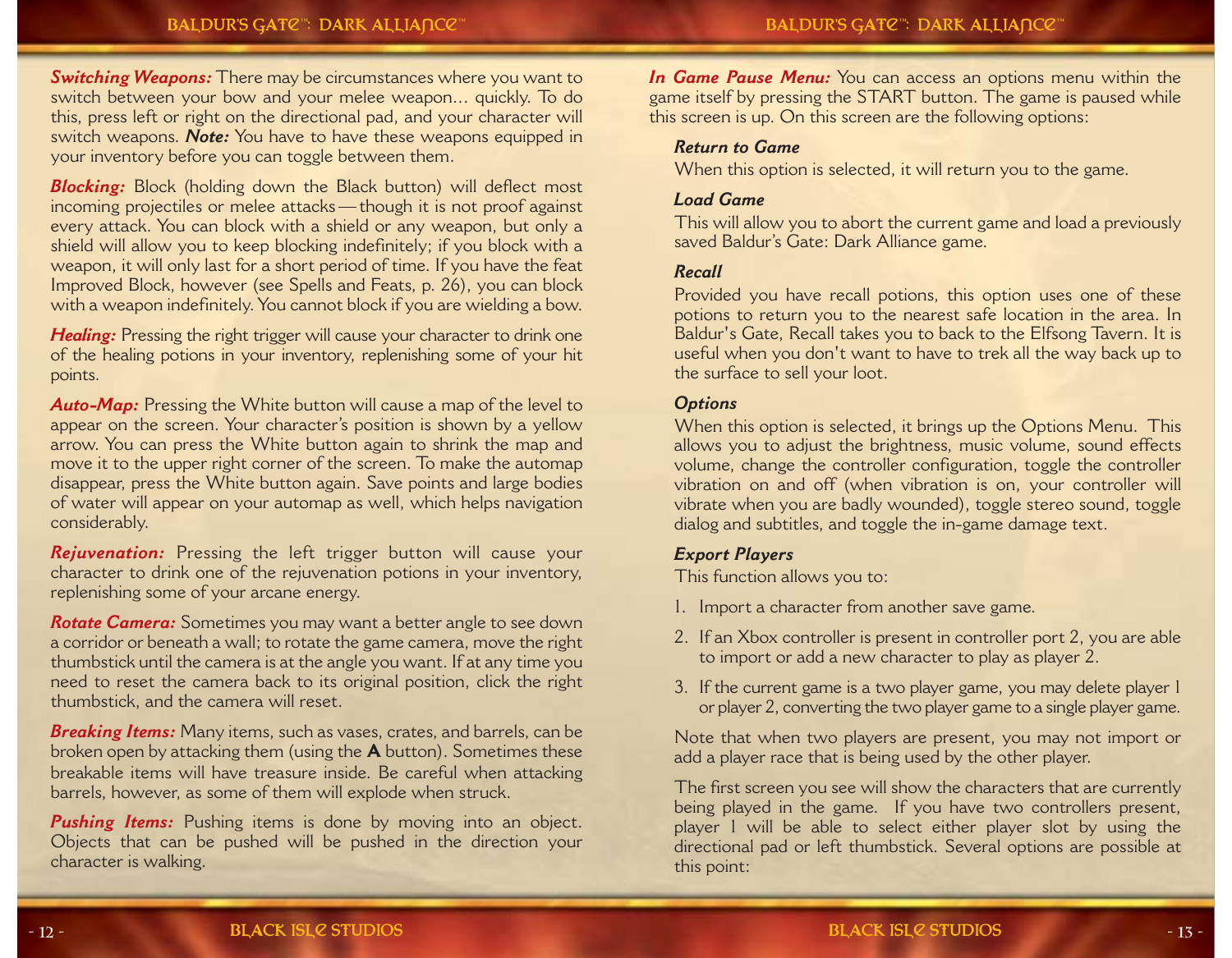#### **BALDUR'S GAT@™: DARK ALLIANC@™**

*New:* This option will replace the selected player slot with a new character of your choice. In a two player game you cannot choose the character of the other player present. This option is only available if there are controllers in both controller ports.

*Import:* This will lead you to several prompts for finding and retrieving a character from a previously saved game. Note that you may transfer a character from a two player save game, provided that the character is not currently being used by the other player.

*Accept:* If you have made any changes, then the level will re-load with the new player selections present.

*Delete:* This function allows you to delete one of the players. This function is present only when two players are present.

The import option will bring up the save game browser and prompt you to select a save game. Once selected, the contents of the save game are displayed, giving information on the players present, including their experience, level, health, and gold. The player can back up to the browser if a different save game is desired.

Once you have imported/deleted/changed the player line up, select the "Accept" function and the game will re-load the level and reflect the changes. If no changes have been made, "Accept" returns you immediately to the game.

## *Exit to Menu*

This option takes you back to the Dark Alliance main menu, allowing you to start a brand new game or load a previous save game.

*Character Statistics Screen:* To view your character's statistics, items, gold, and other information, press the BACK button. This will take you to the Character Statistics Screen described on p. 17.

# **MAIN GAME SCREEN**



| 1. Hit Points Bar    |
|----------------------|
| 2. Experience Bar    |
| 3. Arcane Energy Bar |

- **4. Level Up Icon 5. Spells and Feats Menu**
- **6. Automap**

There are three main bars on the upper left corner of the main game screen. These bars represent your hit points, the amount of experience points to reach the next level, and the amount of arcane energy your character currently possesses.

*Hit Points Bar:* Hit points (HP) are a measure of how many points of damage your character can take before dying. When a character reaches 0 hit points, they are dead. Hit points for your character are represented by the red bar on the upper left corner of the main game screen.

Hit points can be healed via healing potions, and they will also regenerate over time. A high Constitution (see Character Abilities, p. 20) allows you to regenerate hit points faster than normal.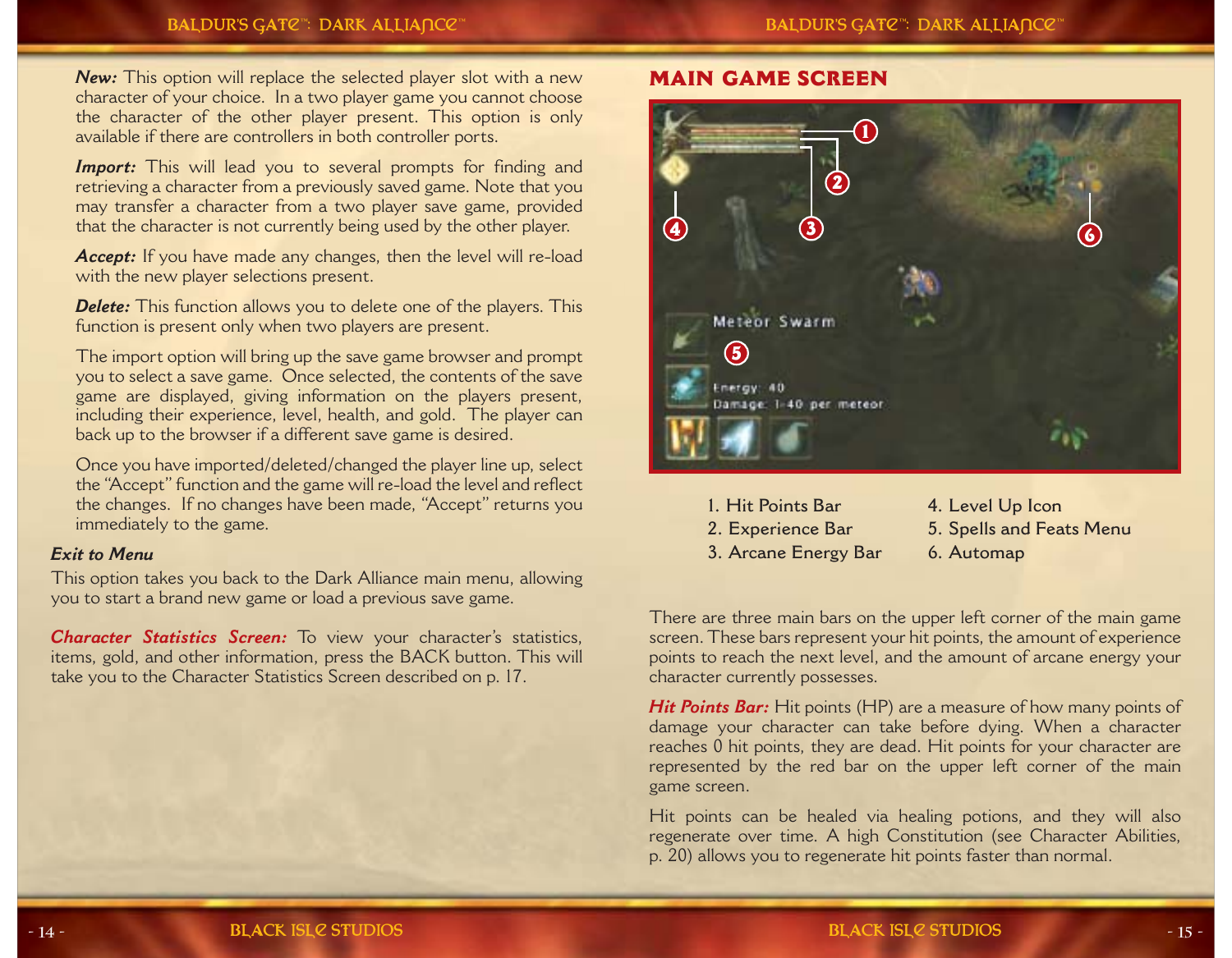**Experience Bar:** The green bar represents how many experience points you need to reach the next level of experience. This bar will fill

up the closer you are to the next level. When you have enough experience points, the level up icon will appear:



This alerts you that you are ready to advance to the next level. Press the BACK button to level up.

*Arcane Energy Bar:* Arcane Energy is a measure of how much energy a character has to cast spells and perform some arcane energydependent feats. When a character has 0 points of arcane energy, they will be unable to cast spells or use any feats that require this energy.

Arcane energy can be recovered via rejuvenation potions, and the energy will also regenerate over time. A high Intelligence allows you to recover arcane energy faster than normal.

There may be instances where certain icons appear beneath your health and arcane energy bars:



*No Rotation:* This icon looks like an eyeball with a slash through it. It appears if you try to rotate the camera on a level that doesn't allow it, or if you are at the edge of some maps.



*No Health Potions:* This icon will appear when you are trying to drink a healing potion but you are out of them.



*No Rejuvenation Potions:*This icon will appear when you are trying to drink a rejuvenation potion but you are out of them.



*No Arrow Icon:* This icon will appear when you are trying to shoot your bow but are out of arrows.

*Looting:* To gather any gold your enemies have dropped, simply walk over the gold where it lays on the floor, and your character will automatically pick it up.

To pick up weapons, armor, and potions, or to open a chest, you'll need to press the **X** button. If picking up an item would raise your character's carrying capacity above 100%, then your character will be unable to pick up the item until he lightens his load, either by dropping or selling excess items.

# **CHARACTER STATISTICS SCREEN**



- **1. Carrying Capacity**
- **2. Gold Piece Total**
- **3. Weapons Tab**
- **4. Armor Tab**
- **5. Potions/Magic Items Tab**
- **6. Statistics Tab**
- **7. Quest Journal Tab**
- **8. Feats Tab**
- **9. Character Model**

When you press the BACK button while playing, you'll be taken to the Character Statistics Screen. This screen contains the following information:

*Carrying Capacity:* This lists the percentage of the character's total carrying capacity that is currently being used. The number on the left is your current weight in pounds, the number on the right is your total carrying weight. You cannot carry more than your total carrying capacity... you must either drop or sell something first in order to make room for new items.

*Gold Piece Total:* This is the total number of gold pieces your character has.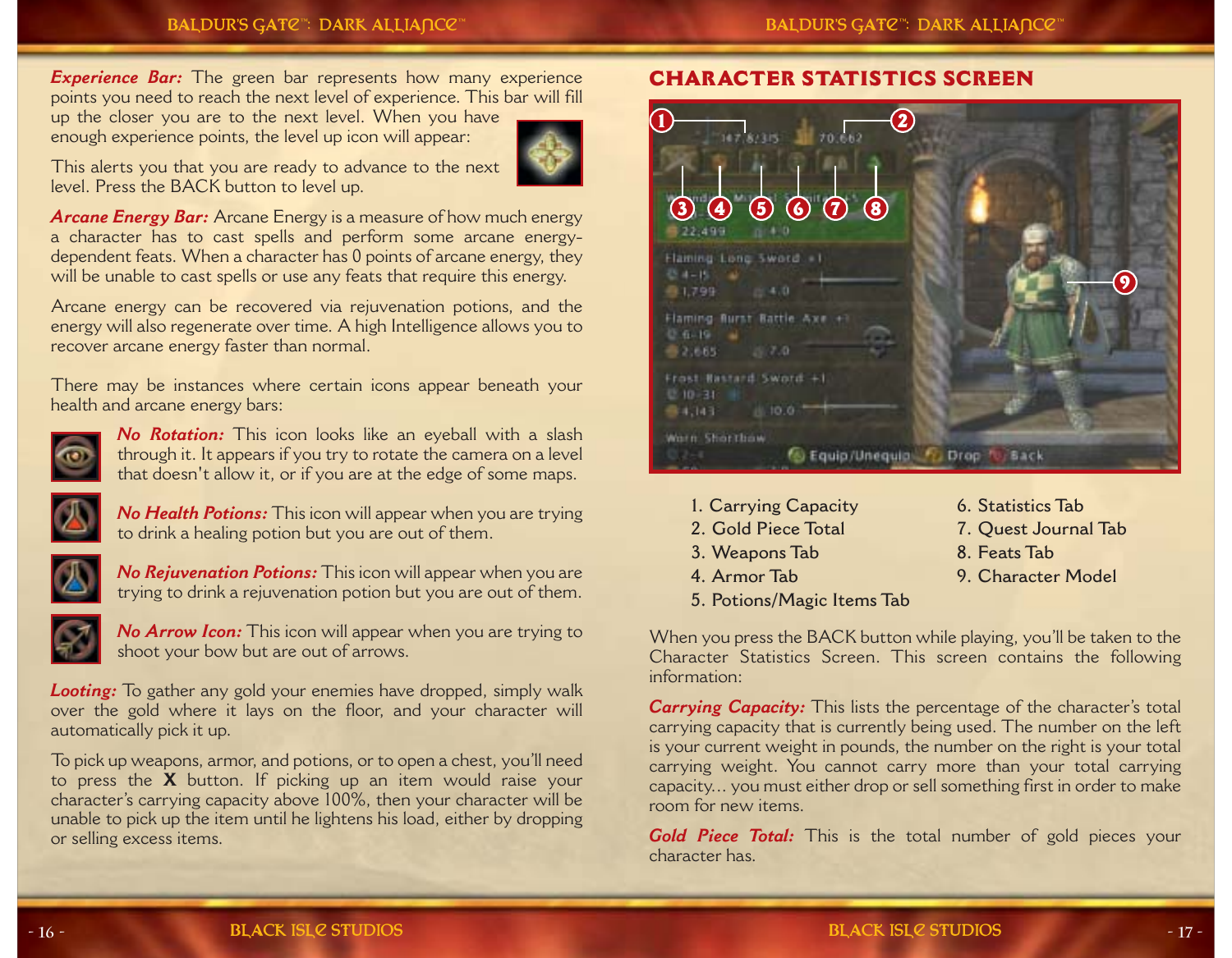## **BALDUR'S GAT@™: DARK ALLIANC@™**



*Weapons Tab:* When this tab is selected, you will be presented with a list on the left portion of the screen that shows all the weapons your character currently carries; the

weapons you currently have equipped are shown in green. Items that your character cannot use are shown in red. Details for each weapon are included in their own individual box, including the name of the item, a small icon of the item, its value, its weight, and the amount (and type) of damage it does. You may have to experiment with some items in the game to discover the extent of their powers.

To equip a new weapon or unequip an old one, press the **A** button while the item is selected.

To drop a weapon, press the **Y** button while the weapon is selected. You may need to do this to make room for new items you find during your travels.

When you equip or unequip a new weapon, the change will be reflected in the character model on the right-side of the screen.

You may only have one ranged and one melee weapon equipped at a time.



*Armor Tab:* Similar in layout to the weapons tab, this window shows you all the armor your character is carrying; currently equipped armor is shown in green. Characters are allowed to wear shields, helmets, chest armor, <sup>g</sup>loves/bracers, leggings, and boots.

Equipping, unequipping, and dropping armor is done exactly the same as it is on the weapons tab.



*Potions/Magic Items Tab:* This tab lists all the potions and magic items your character is carrying. Potential potions include:

*Healing Potions:* These potions can heal damage your character has taken. They come in many varieties, each of which heals a different amount of damage to your character.



*Rejuvenation Potions:* These potions can restore arcane energy that your character has lost.



*Recall Potions:* These potions can teleport your character to the nearest safe area (which may be many maps away from your current location). Within Baldur's Gate, for example, recall potions will return you to the



Elfsong Tavern. Recall potions are useful for when you need to return to a safe area to sell some equipment that's loading you down... or restock on arrows, potions, or new weapons and armor.

Recall potions are used by pressing the START button while in the game. Using a Recall Potion is one of the options presented on the in-game menu.

Using Recall again will return you to the previous location you were at, provided you don't leave the area you have been recalled to. This allows you to jump to the Elfsong Tavern with a recall potion, then use the same potion again to return to the point in the dungeon you just left, provided you don't walk out of the Elfsong Tavern before you use the Recall potion again.



*Statistics Tab:* This tab lists all of your character's abilities, which are described in the "Character Abilities" section, p. 20. Refer to that section for details.



*Journal Tab:* This tab lists your character's current quests.



*Spells and Feats Tab:* This tab lists your character's spells, feats, and their ranks.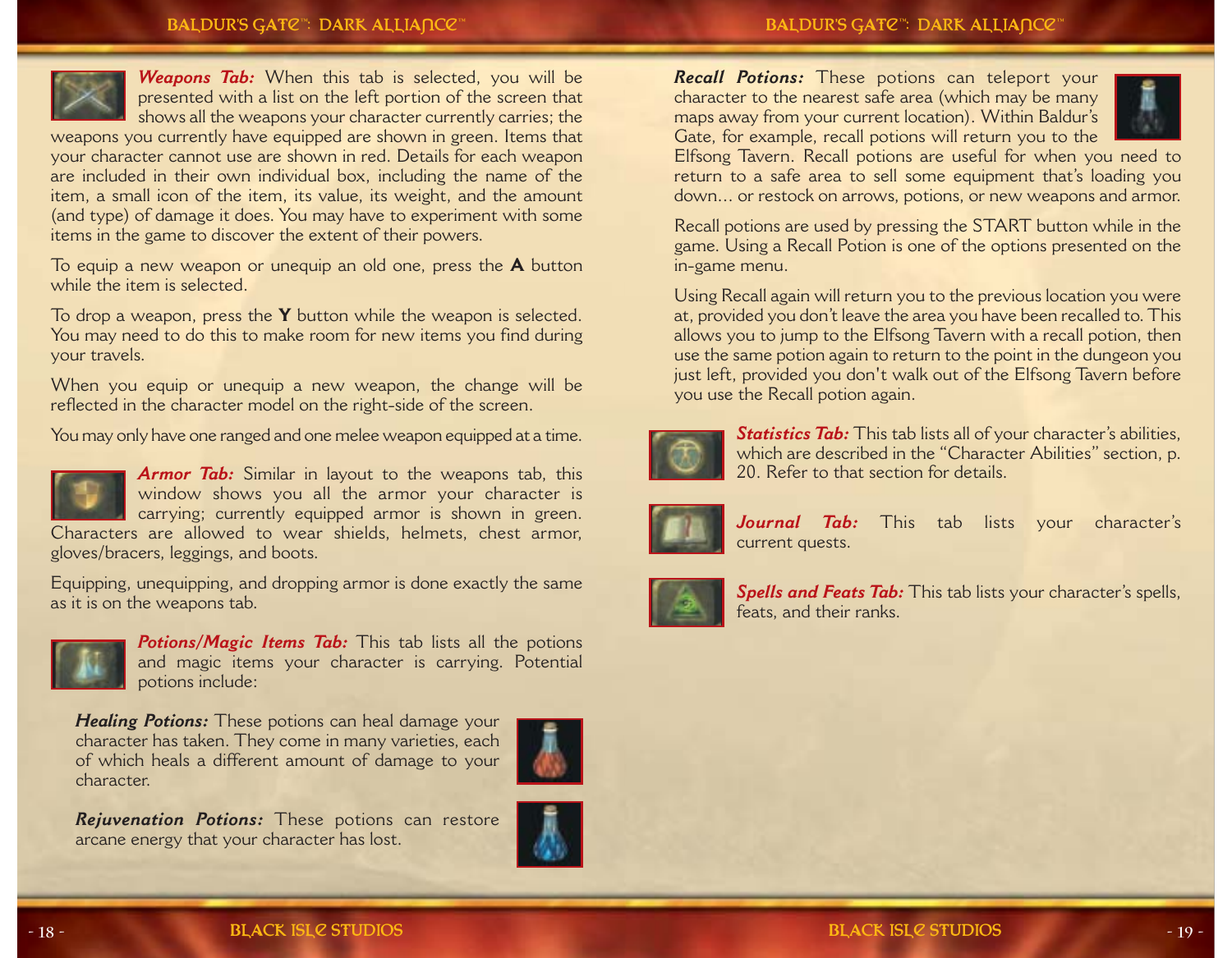# **CHARACTER ABILITIES**



There are a number of abilities that define your character:

**Strength:** Strength measures your character's physical power. Characters with a high Strength have a better chance to hit opponents in melee combat, do more damage when they hit, and can carry more weight than weaker characters.

*Intelligence:* Intelligence determines how well your character learns and reasons. The higher your character's Intelligence, the faster your arcane energy regenerates, and the more arcane energy points you gain each time you advance a level.

*Wisdom:* Wisdom describes your character's willpower, common sense, perception and intuition. The higher your character's Wisdom, the more experience points your character will gain when they kill monsters or accomplish quests.

**Dexterity:** Dexterity measures your character's hand-eye coordination, agility, reflexes, and balance. Characters with a high Dexterity have a better chance to hit opponents with ranged weapons and have a better Armor Class (See Armor, p. 22).

*Constitution:* Constitution represents your character's health and stamina. A high Constitution means your character will have more hit points and a faster hit point regeneration rate.

*Charisma:* Charisma measures a character's force of personality, persuasiveness, personal magnetism, and physical attractiveness. The higher your character's Charisma, the less trouble they will have buying and selling items at the local store... in fact, your character may find the prices quite reasonable indeed.

Note that as you gain levels, you will gain points to spend on increasing your abilities. Every four levels you attain gives you one point you can spend to increase an ability of your choice (you get one point at 4th level, another at 8th, the third at 12th, and so on).

#### *Secondary Statistics*

**Experience:** This is the total number of experience points your character has. Your character gains experience points both by completing quests and killing monsters. Note that in a two player game, the player that kills a monster gets 60% of the experience, while the other player gets 40%. Both players get 100% of the experience gained from quests, however.

*Next Level:* This number represents the number of experience points your character needs to reach the next level of experience. Every time you gain a level, you gain more health, arcane energy points to spend on feats and, depending on the level, your ability scores.

*Health:* Health or hit points (hp) is a measure of how many points of damage your character can take before dying. When a character reaches 0 hit points, they are dead. Hit points are represented by the red bar on the upper left corner of the main game screen (see Main Game Screen, p. 15).

Hit points can be healed via potions, and they will also regenerate slowly over time. A high Constitution allows you to regenerate hit points faster than normal.

*Arcane Energy:* Arcane energy is a measure of how much energy a character has to use active feats, spells, or special attacks. When a character has 0 points of arcane energy, they will be unable to use any spells or feats that require energy.

Arcane energy can be recovered via potions, and the energy will also regenerate slowly over time. A higher Intelligence allows you to recover arcane energy faster.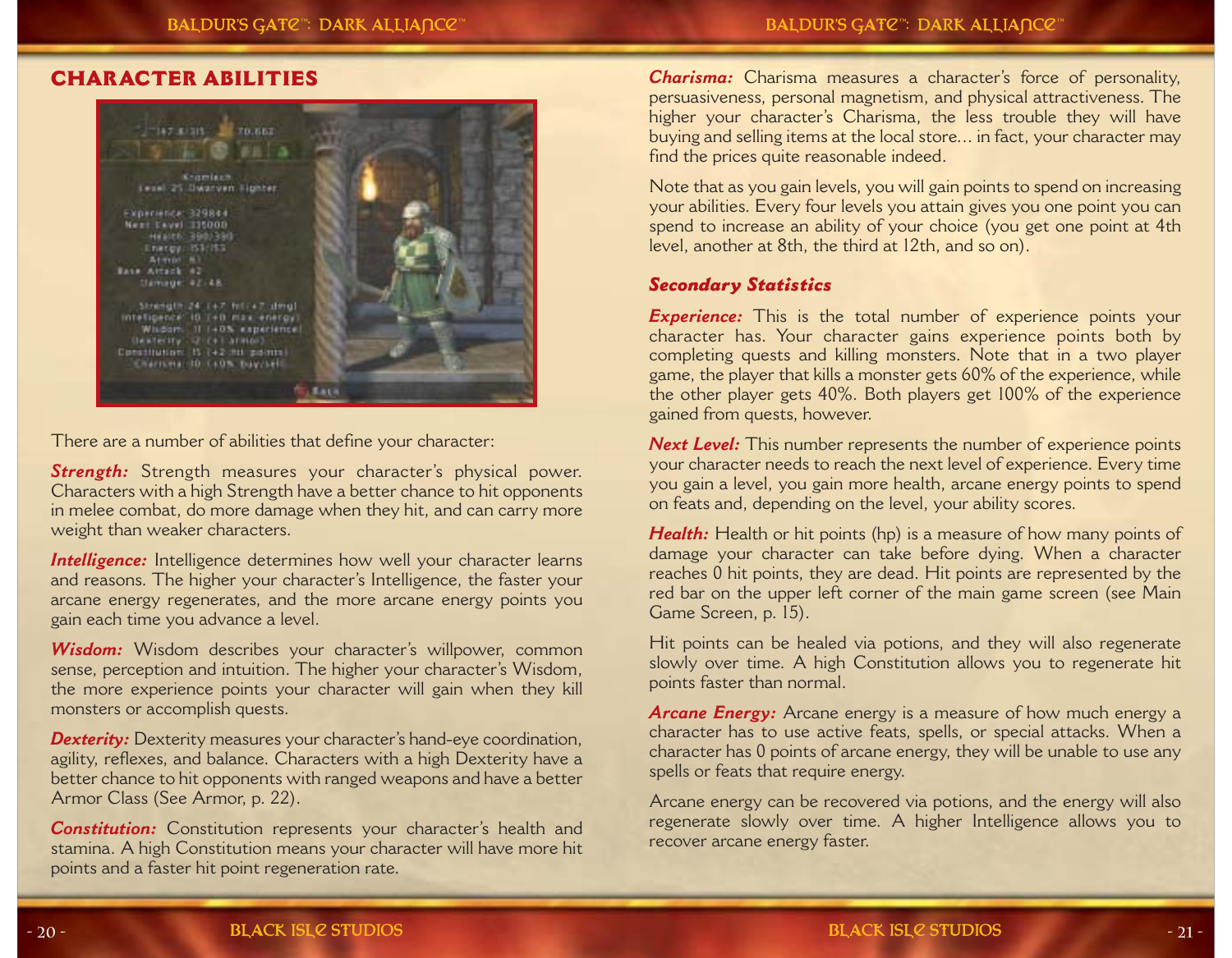*Armor:* Armor represents a character's Armor Class (AC), a measure of how difficult it is to hit and damage a character in combat. The higher this score, the better.

*Base Attack:* This is the bonus your character has to hit an opponent in combat. The higher, the better your chances of hitting your enemies.

*Damage:* This is the base attack damage your character does. Once again, the higher the better, much to your enemies' dismay.

# **COMBAT**

To attack a creature, you choose a weapon (or no weapon, if you're feeling brave), then simply press the **A** button in the game. You will attack in whatever direction your character is facing. There are a number of combinations of attacks that may occur automatically when your character is using certain weapons:

## *One Handed Weapons*

#### *Sequence: Attack-Attack-Attack-Attack-Pause*

This is the fastest attack method, but it doesn't tend to do as much damage as the other types of attacks. On the other hand, wielding a one-handed weapon also allows you to hold a shield, which is good for blocking.



## *Two-Handed Axes*

#### *Sequence: Attack-Attack-Slight Pause-Sweeping Arc-Pause*

This is slower than the one-handed weapon attack. The third part of the sequence does a sweeping attack which hits all foes in an arc in front of you.

## *Two-Handed Swords*

#### *Sequence: Attack-Attack-Slight Pause-Big Attack-Pause*

The "Big Attack" in the middle of this sequence increases your chance of scoring a critical hit on an opponent. Some enchanted weapons in the game have a special attack when they score a critical hit.



#### *Long Weapons (Staves)*

## *Sequence: Attack-Attack-Attack-Knockback-Attack-Pause*

This is a fast attack, similar to one-handed weapons. The fourth stage knocks your opponent back.

Again, these attacks occur automatically. You do not need to perform a sequence of actions to make them happen; simply equipping the appropriate weapon and attacking will cause these attack combinations to occur.



There are other combat effects your character should be aware of:

#### *KNOCKBACK*

Every time you hit an opponent he gets knocked back slightly; if you are doing a sequence attack, your character will move forward slightly to compensate.

#### *BLOCKING*

You can only block permanently (unless you have the feat, Improved Block) if you have a shield equipped. While two-handed weapons may do more damage, sometimes it pays to have a decent onehanded weapon and a shield at the ready. A character wielding a bow cannot block.

## **SPOILS OF COMBAT**

When you defeat an opponent in combat, your character gains experience points (and occasionally some loot as well). When a character gains enough experience points, they gain a new level. When a character achieves a new level, they gain additional hit points, additional arcane energy points, and even special points that may spend on gaining feats and raising their statistics, and even new spells. See the spell and feat descriptions, p. 26, for more details.

Note that in a two-player game, the player that kills a monster gets 60% of the experience, while the other player gets 40%. Both players get 100% of the experience gained from quests, however.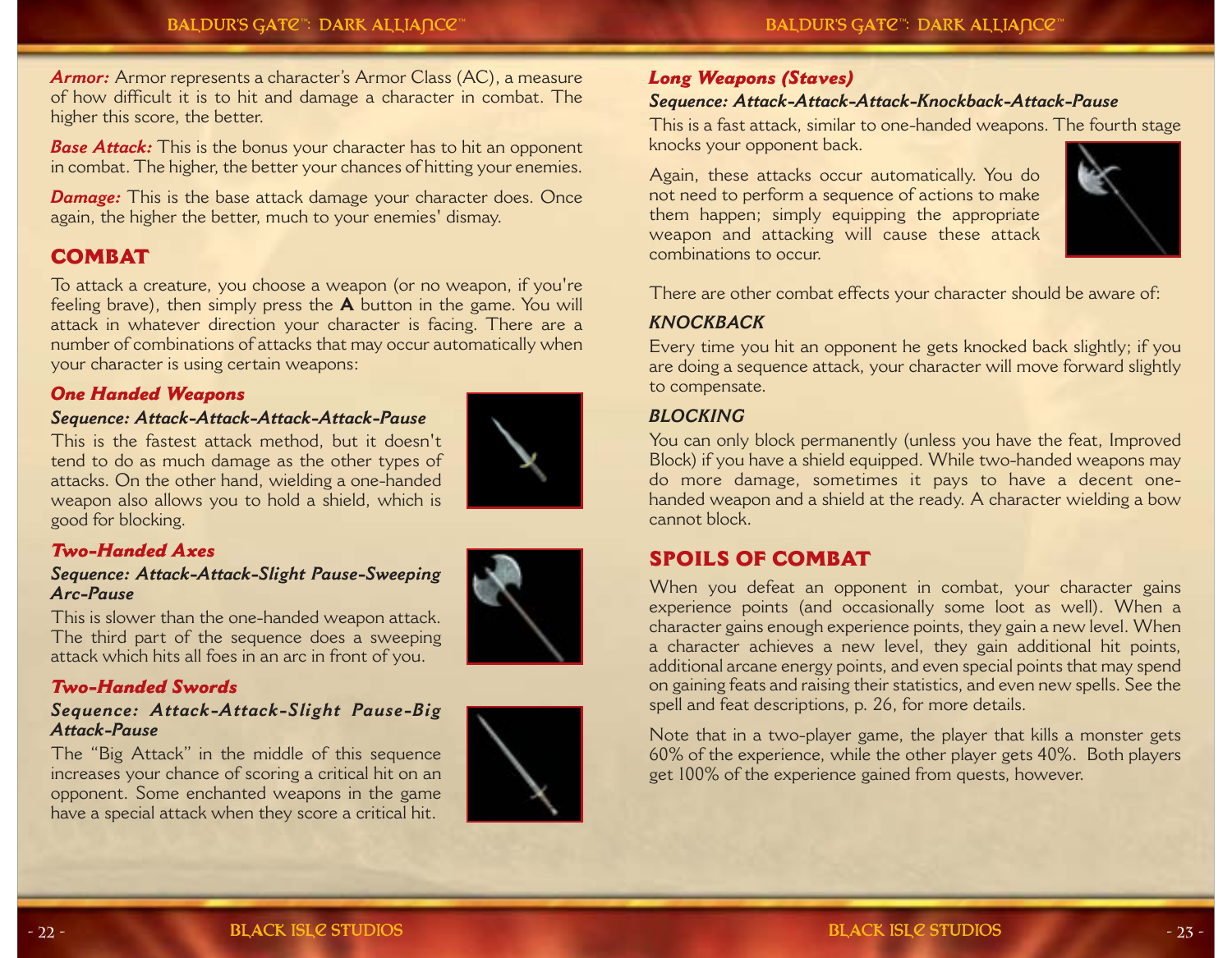## **SHOPKEEPERS**



- **1. Carrying Capacity**
- **2. Gold Piece Total**
- **3. Weapons Tab**

**4. Armor Tab**

**5. Potions/Magic Items Tab**

Over the course of the game, you'll encounter shopkeepers you can buy and sell items from. To open their shops, simply speak to them, and you'll be given a choice as to whether to buy or sell items, then you'll be taken to a sub-screen which resembles the character inventory screen.

*Carrying Capacity:* This lists the percentage of the character's total carrying capacity that is currently being used. You cannot carry more than 100% of your carrying capacity... you must either drop or sell something first in order to make room for new items.

*Gold Piece Total:* This is the total number of gold pieces your character has.

*Weapons Tab:* When this tab is selected, it will show all the weapons the shopkeeper has for sale, or it will show all the weapons in your inventory, depending on whether you're buying or selling.

*Armor Tab:* When this tab is selected, it shows all the armor the shopkeeper has for sale, or all the armor in your inventory, depending on whether you're buying or selling.

Potions/Magic Items Tab: When selected, this tab lists potions and other magic items (such as amulets and rings) in the shopkeeper's store if you're the buyer, or the potions and magic items in your inventory if you're the one selling items.

# **WEAPON ATTRIBUTES**

Weapons in Dark Alliance have several attributes:



*Damage:* This is how much damage in hit points (hp) the weapon does. It does not include your Strength bonus, so hand-to-hand weapons may do more damage than listed if your character has a high Strength.



*Value:* The gold piece value of the item.



*Weight:* The weight of the item.

Some weapons also have magical attributes:



*Fire:*This weapon can do fire damage to an opponent when it hits.



- *Ice:* This weapon can do frost damage to an opponent when it hits.
- *Shock:* This weapon can do electrical damage to an opponent when it hits.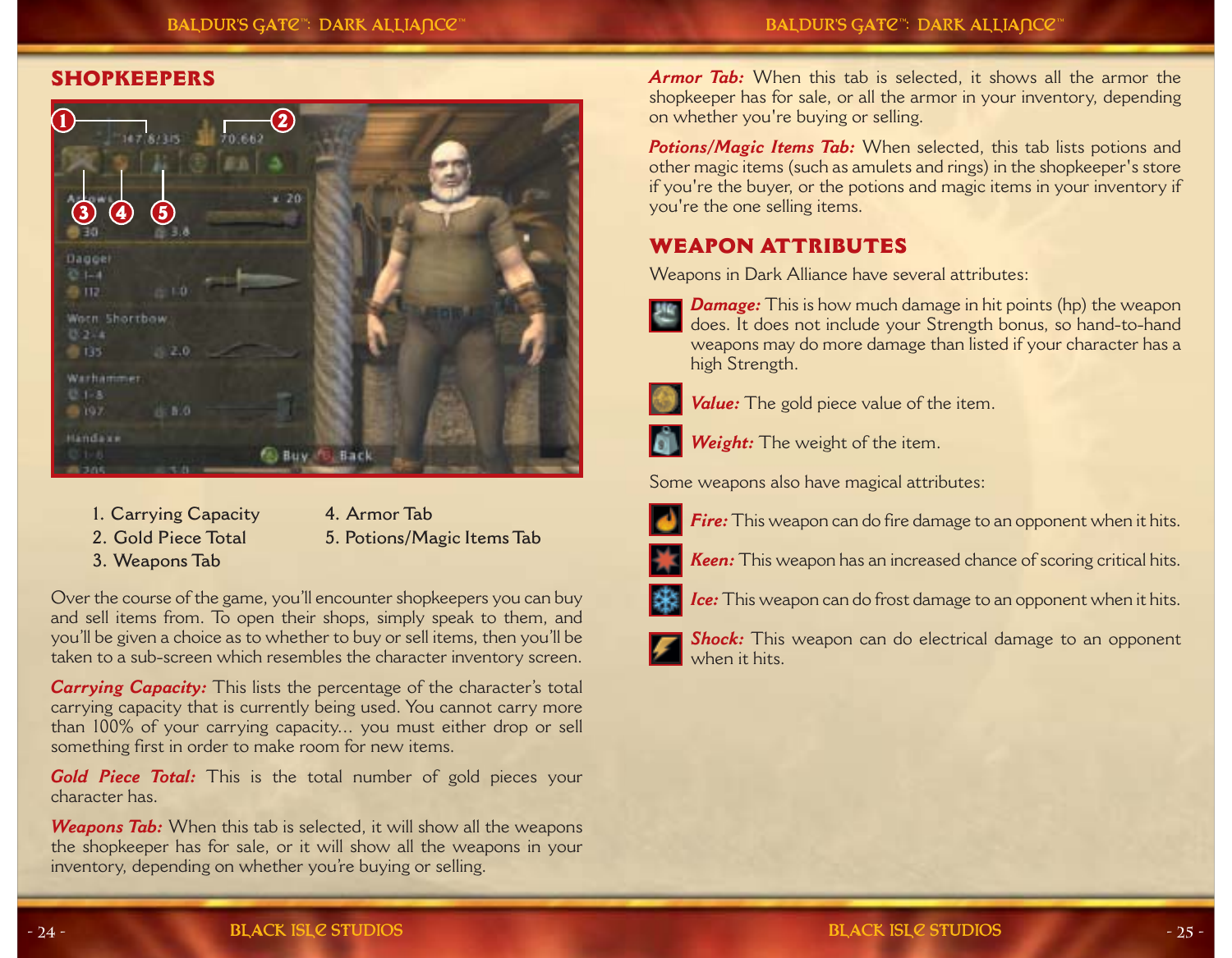# **ARMOR ATTRIBUTES**

Armor in Dark Alliance has several attributes:

*Name of the Item:* This is the name of the item as it appears in your inventory.



*Armor Class Bonus:* This is how many points of protection the piece of armor provides. The higher, the better.



*Value:* The gold piece value of the item.

*Weight:* The weight of the item.

## **SPELLS AND FEATS**

Spells and feats are special abilities your character gains, such as a new attack types, additional health points, and so on, that help to customize your character as you go up in levels. Every time you gain a level of experience, you gain a number of points equal to your level that you can spend to gain a new spell or feat, or improve an existing spell or feat. At 1st level, you will get one point, at 2nd level, two points, and so on. Some spells and feats cost more points than others to gain or improve, so you may need to save your points from level to level to get some of the more expensive spells and feats earlier on.

Spells and feats work on a rank system, and many spells and feats have multiple ranks. The more points you place into a spell or feat, the more powerful that spell or feat becomes. Presented here is a list of spells and feats the characters may choose from over the course of the game. Each character has only a selection of the spells and feats listed below to choose from — no character has access to all the spells and feats in the game.

Next to each spell or feat below is a listing of which character(s) can use the feat. Keep in mind, active spells and feats usually require energy to use.

## *PASSIVE FEATS*

Passive Feats are always on and do not need to be activated.

Accuracy: (All) Improves the accuracy of your ranged attacks. You'll find it much easier to wound creatures at a distance when you have this feat. *Note:* Vahn, the Arcane Archer, starts with one rank in this feat.

*Arcane Quiver:* (Arcane Archer) This feat reduces the weight of arrows in your inventory, allowing you to hold enough to take down an army.

*Combat Reflexes:* (Arcane Archer and Dwarven Fighter) With this feat, your attack speed increases slightly, allowing you to hammer down foes more quickly.

*Death Blow:* (Arcane Archer and Dwarven Fighter) If you take the Death Blow feat, your critical hits will deal more damage.

**Deflect Missiles:** (Arcane Archer) This feat gives you a chance of automatically blocking missile attacks. This is useful when that swarm of kobold archers suddenly pops up from around the corner.

*Dodge:* (Arcane Archer and Dwarven Fighter) If you don't like being hit, take the Dodge feat. It gives you a +1 bonus to your Armor Class and makes your enemies' lives much harder.

*Enchant Arrows:* (Arcane Archer) With this feat, every normal arrow you fire becomes enchanted, doing additional damage when it hits.

*Endurance:* (Arcane Archer and Dwarven Fighter) Increases your carrying capacity, allowing you to haul more loot out of dungeons.

*Improved Block:* (Dwarven Fighter) Improved Block allows you to block with a melee weapon, without having a shield equipped. Perfect for characters who prefer two-handed weapons but still want the ability to block when need be.

**Improved Critical:** (Arcane Archer and Dwarven Fighter) Increases your chance of scoring a critical hit in combat, something your enemies won't care for too much.

*Intestinal Fortitude:* (All) Intestinal Fortitude increases your health regeneration rate. This reduces the amount of time you have to spend to wait to get back up to full health in the dungeon. *Note:* Kromlech, the dwarven fighter, begins the game with one rank in this feat.

*Meditation:* (All) Increases your arcane energy regeneration rate. Just as regeneration aids your health recovery, meditation reduces the amount of time you have to spend to wait to get back up to full power in the dungeon.

*Shield Expert:* (Dwarven Fighter) Your character really knows how to use a shield. This feat gives you an additional armor class bonus when you have a shield equipped.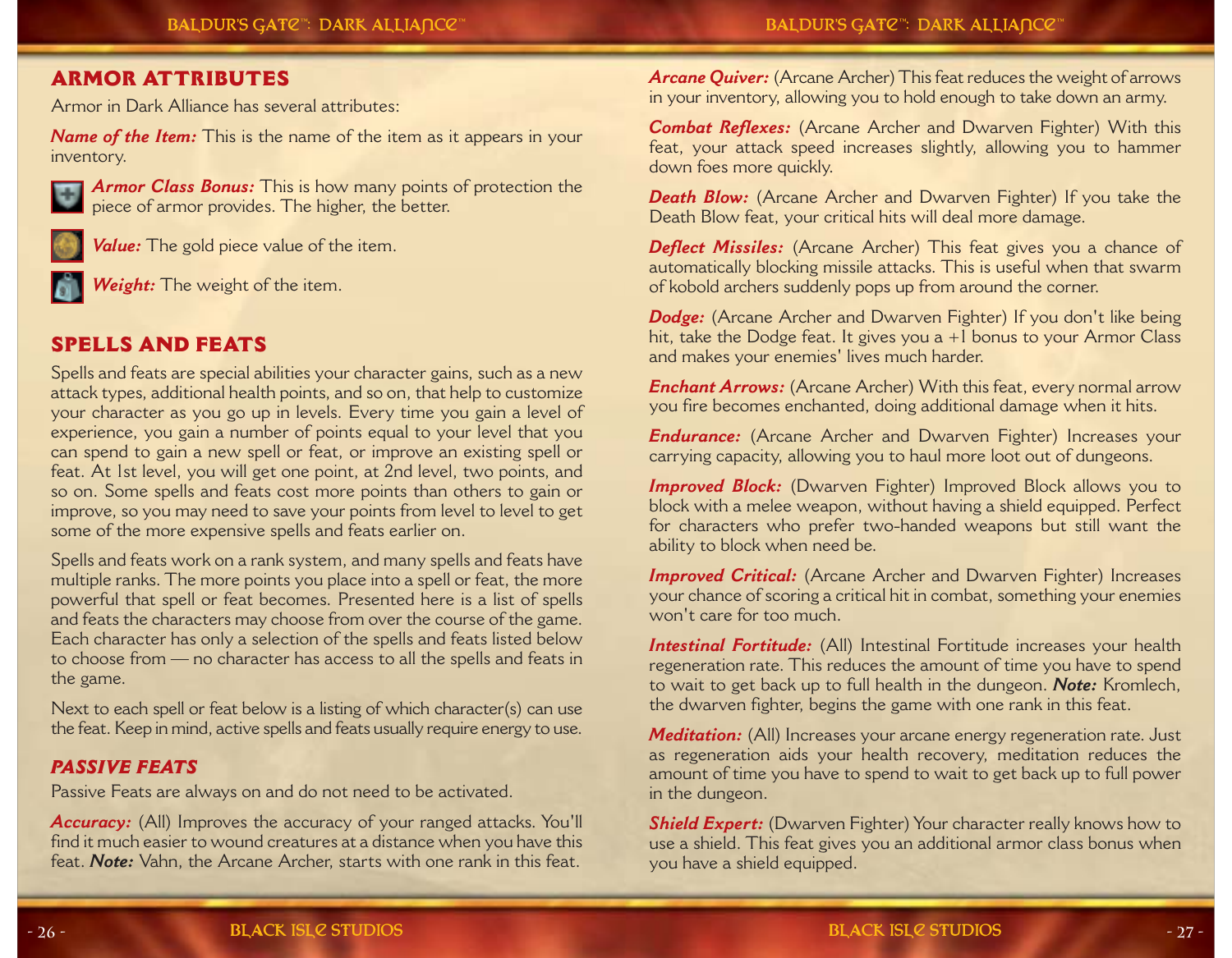#### **BALDUR'S GAT@™: DARK ALLIA∩C@™**

## **BALDUR'S GAT@™: DARK ALLIANC@™**

*Sword and Fist:* (Dwarven Fighter) This feat increases your chance to hit with melee weapons.

*Targeting:* (All) Helps you aim your weapon by providing a targeting line on the screen. This handy feat can save you a fortune in arrows in the long run. *Note:* Vahn, the Arcane Archer, starts with one rank in this feat.

*Toughness:* (Arcane Archer and Dwarven Fighter) This feat grants you a permanent +3 Health bonus per rank.

*Willpower:* (All) This feat gives you +5 arcane energy permanently for each rank you take in it. Useful for the sorceress and any other character that relies on energy for their main attacks.

# **ACTIVE FEATS**

Active spells and feats need to be selected from the spell and feat menu and activated by pressing the **B** button in order to take effect.



*Ball Lightning:* (Sorceress) A ball of electricity travels forth from the caster, striking all nearby foes with lightning. Much like the Arcane Archer's "Hail of Arrows" feat, Ball Lightning can help clear a room quickly.



*Bull Rush:* (Dwarven Fighter) This is a short, powerful charge that inflicts tremendous damage. It costs arcane energy to use, but the results are worth it.



*Burning Hands:* (Sorceress) When used, Burning Hands turns the sorceress into a magical flamethrower, emitting a cone-shaped blast of fire from her hands to torch any enemies within range. *Note:* Adrianna, the Elven Sorceress, starts with one rank in this spell.



*Clangeddin's Fist:* (Dwarven Fighter) A gift of the dwarven god Clangeddin, this feat allows you to strike the ground with a warhammer to smite your foes.



**Exploding Arrows:** (Arcane Archer) Enchants arrows so that they explode when they strike a target. Perfect for scattering large clumps of monsters quickly.



*Fire Shield:* (Sorceress) This spell encircles the caster in a flaming wreath that damages any enemy that comes into contact with it. Perfect for those close-quarters combats when you're being mobbed from all sides.



*Fireball:* (Sorceress) A Dungeons & Dragons classic, a fireball is a burst of flame that the sorceress can hurl at atarget. It detonates when it hits, doing damage to all creatures within its radius; the greater the number of ranks in the spell, the more damage it does.



*Flaming Arrows:* (Arcane Archer) This feat grants a flaming aura to your arrows, causing them to do more damage when they hit.



*Hail of Arrows:* (Arcane Archer) Allows you to fire multiple arrows at once, starting with two arrows at rank one, all the way up to six arrows at rank five. This feat allows you to get more bang from your buck from any quiver of arrows you pick up in a dungeon.



*Ice Arrows:* (Arcane Archer) This feat enchants your arrows with an icy aura, increasing their damage and can freeze opponents struck by them.



Lightning Bolt: (Sorceress) When cast, a bolt of lightning streaks from the sorceress toward a nearby enemy, inflicting electrical damage. At higher ranks of this spell, it evolves into chain lightening, allowing the sorceress to harm multiple enemies in the bolt's path.



*Magic Missile:* (Sorceress) When used, a missile of magical energy darts forth and unerringly strikes a target. The Sorceress gains an additional magic missle for every two levels above first (at 3rd level she fires two missles, at 5th fires three missles) up to a maximum of five missles.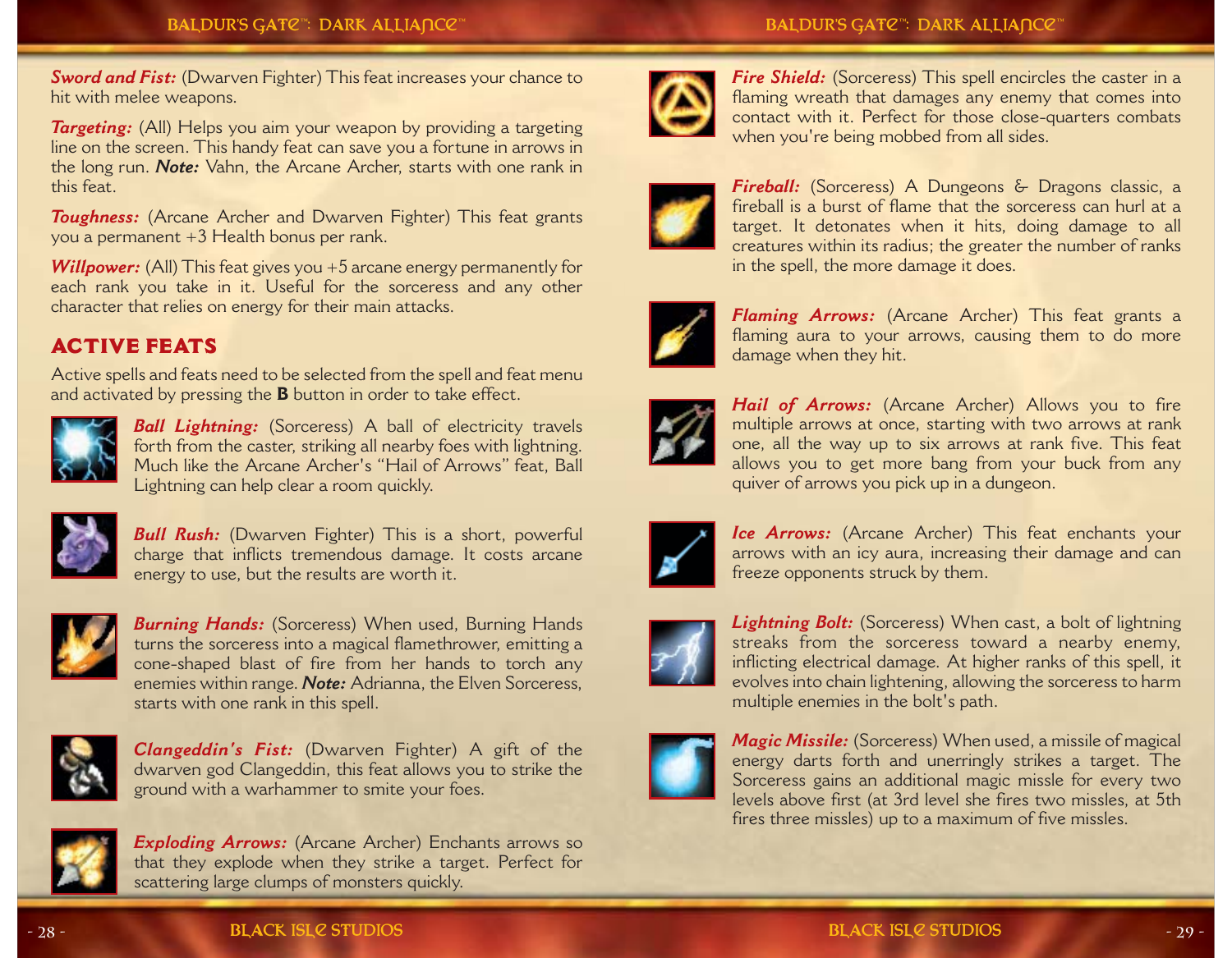## **BALDUR'S GAT@™: DARK ALLIANC@™**



*Melf's Acid Arrow:* (Sorceress) Named for the famed elven adventurer Melf, this spell causes a magical arrow of acid to spring from the sorceress' hand, doing acid damage to any creature struck by it.

**BALDUR'S GAT@™: DARK ALLIA∩C@™** 



*Meteor Swarm:* (Sorceress) When cast, the heavens open up and meteors rain down around the caster, doing tremendous damage to any enemies in range. This spell is the ultimate spell in the sorceress' arsenal, and puts the skies themselves at her command.



*Mordenkainen's Sword:* (Sorceress) This spell summons a magical weapon of force to your aid, slashing enemies within range. For every rank of this feat, the weapon and the damage it does improves.



**Otiluke's Icy Sphere:** (Sorceress) This spell summons a sphere of intense cold to strike targets, doing frost damage and freezing targets in place.



*Repulsion:* (Arcane Archer) Repulsion causes a ring of force to spread out from the archer, driving enemies away and doing damage to them in the process. It's useful for telling a horde of melee attackers to "back off."



*Shock Arrows:* (Arcane Archer) This feat enchants arrows with an electrical aura, increasing the damage they do and shocking opponents. At higher levels, shock arrows gain an electrical trail that damages any enemies along their path.



*Snowblind:* (Sorceress) A mysterious spell from wizards of the far North, Snowblind causes a cone of frost to shoot forth from the sorceress' hands, doing frost damage to any targets within range. It behaves similarly to Burning Hands, above, except that it also has the power to freeze enemies, reducing their movement rate and combat ability.



*Whirlwind Attack:* (Dwarven Fighter) When you equip a two-handed axe or hammer, you can put this feat to good use. The whirlwind attack costs energy to use, but it causes you to perform a devastating circular attack on any opponents within reach.

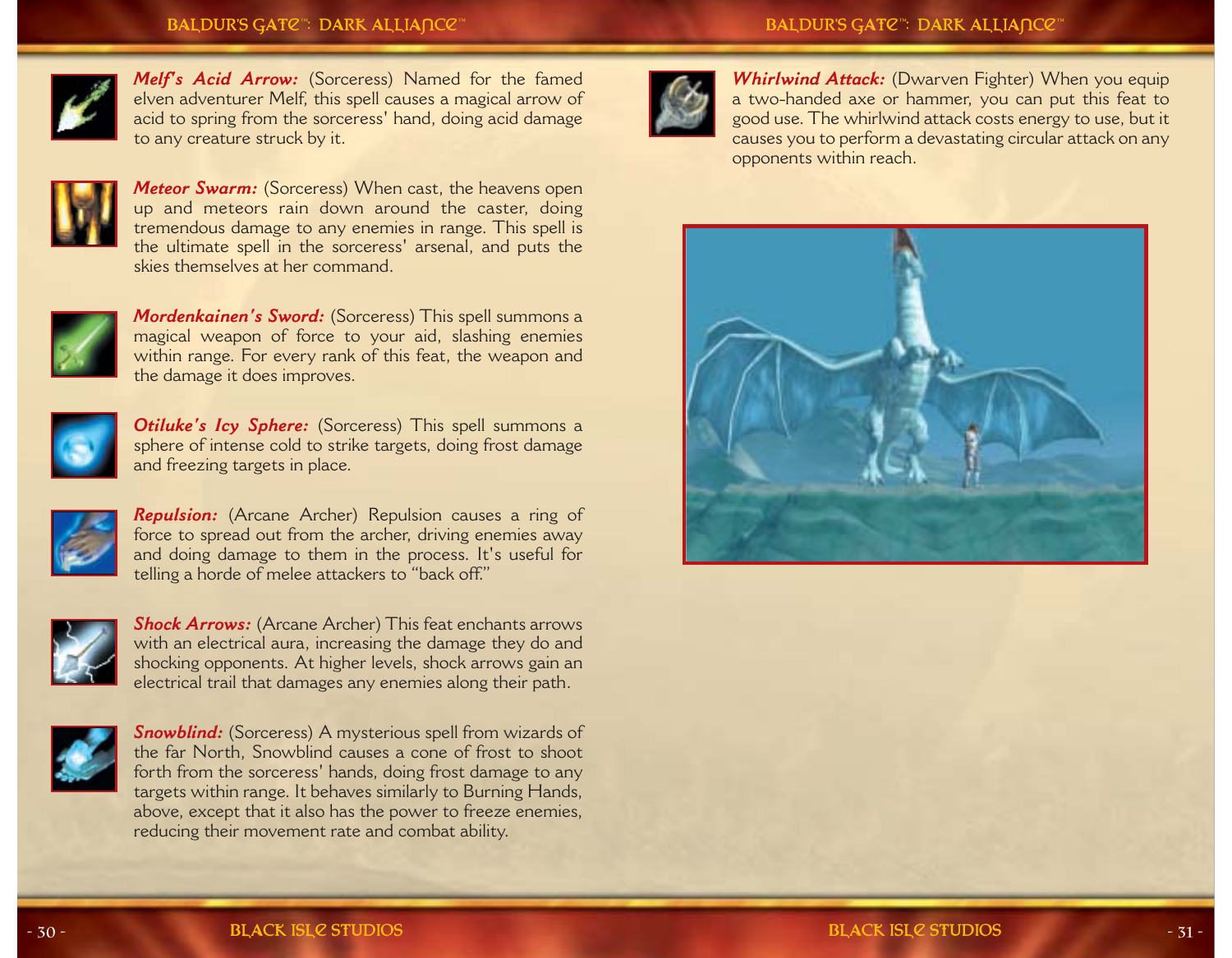#### **BALDUR'S GAT@™: DARK ALLIA∩C@™**

## **CHARACTERS**

You'll meet many people in Dark Alliance, some friendly, some... not.

#### *"Lady" Alyth Elendara*



Alyth is a half-elven bartender that owns the Elfsong Tavern in Baldur's Gate. A peculiar establishment frequented by outlaws and pirates, the Elfsong Tavern gets its name from a beautiful female elven voice that can be heard singing in the tavern when night falls. No one knows why the spirit sings her sad lament, but it is heartbreaking to

listen to and keeps patrons returning to the tavern night after night.

#### *Bartley*



Bartley is a crusty equipment shop owner with a voice that sounds like it's coming from deep within an empty wine cask. He has set up shop in the Elfsong Tavern with Alyth's permission, and he has a fine selection of goods that players can buy... and he's always on the look out to buy any choice treasures adventurers come across in their journeys.

## *Ethon*



Ethon's a regular in the Elfsong Tavern; he's a sharp, helpful fellow who's always willing to share a drink as well as give tips to aspiring adventurers even if the advice is simply to warn them to steer clear of adventure and take up less dangerous pursuits. He spends most of his time sitting in a corner of the Elfsong Tavern, watching people

come and go — and occasionally playing "gopher" for Alyth by running down to the Elfsong cellar and fetching bottles of wine for her.

## *Fayed*



Fayed is a fresh-faced young priest of Ilmater (the goodly god of suffering and martyrs) who is in charge of the burial services and interring ashes in the crypts beneath the Shrine of Suffering (the temple of Ilmater in Baldur's Gate). He is proud of his responsibilities at the Shrine, and his superiors are quite pleased with his performance.

#### *Jherek*



Jherek is a mysterious robed figure with a nononsense attitude, a stern voice, and an intensity that can be offsetting to anyone meeting him for the first time. He is a member of the Harpers, a group that strives to protect the Realms from evil. There are rumors that he has the support of the Dukes of Baldur's Gate, and his arrival on the scene

is usually a guarantee that some great evil is afoot.

#### *Karne*



A thief by trade and an opportunist by nature, Karne is a bandit who has been known to ply his trade in Baldur's Gate and throughout the Sword Coast. There are many rewards posted for his capture, but he has never been caught. Rumors claim he has recently returned to Baldur's Gate after an extended journey north and that he now

serves a powerful (and wealthy) patron... though the identity of the patron is anyone's guess.

## **MONSTERS***Kobolds*



*White Dragon*



rendering them helpless.

These cowardly little dog-headed humanoids are known for their rapid breeding and their tendency to mob any adventurers that invade their territory. They prefer to attack from a distance when possible with spears or spells, and many shamans can be found amongst their tribes.

White dragons can be found in extremely cold environments, making their lairs in icy caverns safe from the rays of the sun. These dragons are fearsome opponents; not only can they bite and claw opponents for horrendous amounts of damage, but they also have the ability to breathe a cone of frost at opponents, freezing them solid and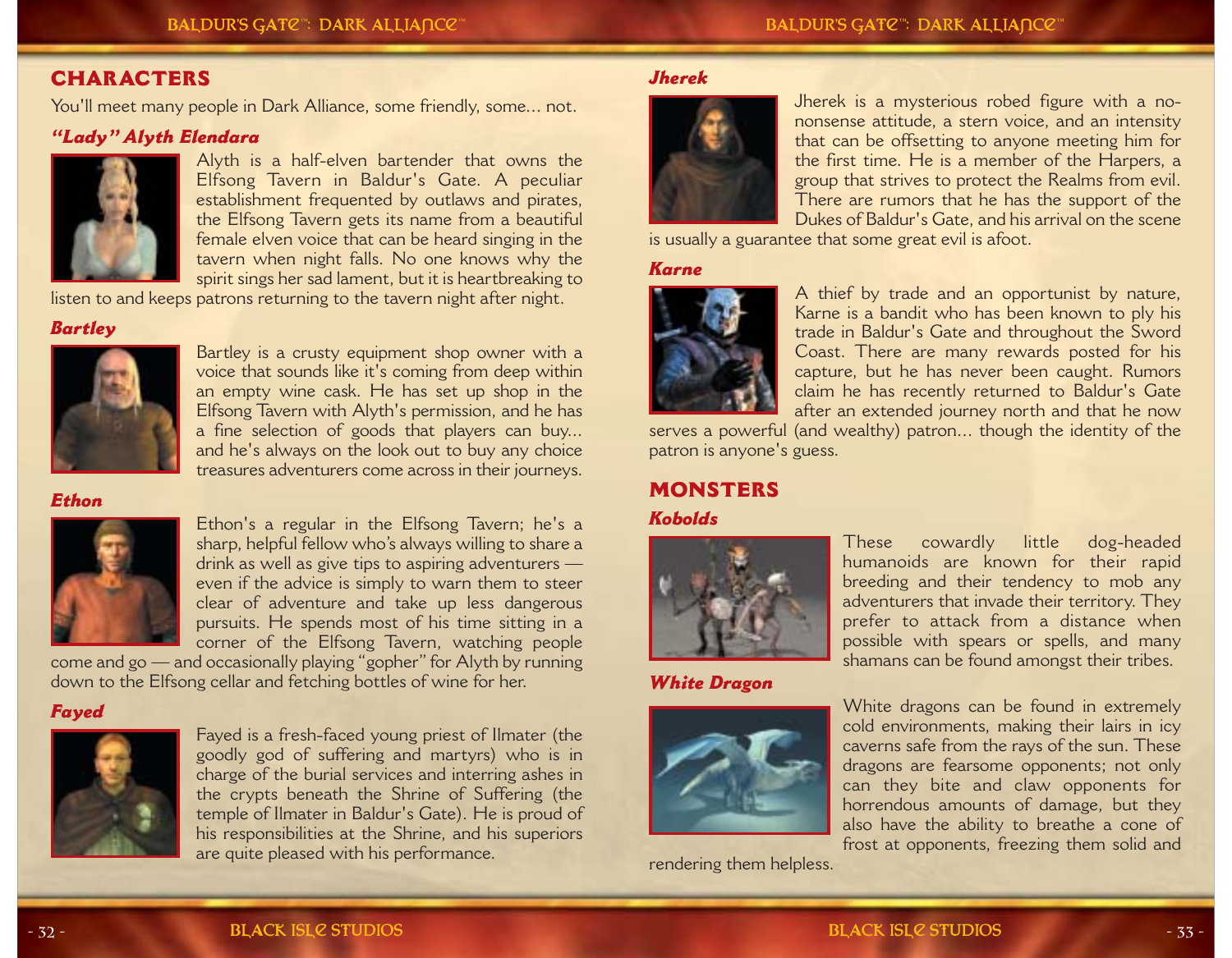## *Ogres*



About nine to ten feet tall at the shoulderand strong enough to rip a tree out of the ground, ogres are savage creatures known for their voracious appetites and foul temper. They are frequently found in the company of other evil humanoids such as gnolls and bugbears and are more than content to let these creatures do thethinking for them. In combat, ogres tend

to smash anything in their way with their fists or great clubs; only rarely does an enemy survive one or two blows from these dimwitted brutes.

#### *Displacer Beast*



Resembling a puma with two barbed tentacles sprouting from its shoulders, displacer beasts are strange predators with the ability to bend light around their bodies, making it difficult to determine exactly where the creature is until they attack. Adventurers are advised to holdtheir attacks until a displacer beast is

almost upon them, or else they are in danger of their attacks striking empty air.

#### *Frost Giant*



Frost giants make their homes in frozen, snow-covered lands across the FORGOTTEN REALMS and survive by hunting and raiding the surrounding area for slaves and food. Towering more than twice the height of a human, these giants are incredibly strong and are quick to use brute force to solve any problems they come across.

## **TUTORIAL**

From the Main Menu, if you choose Start New Game, you will notice a tutorial option that is available to you. While it is not necessary you do so, it can provide some helpful information that can aid your character on his quest.

Some additional hints that may aid you at the beginning of your quest in Baldur's Gate:

- 1. *Take it slow.* If you are wounded early on or run out of energy quickly, simply wait around in an empty room and rest for a while until your hit points and energy are back up to full. It can save you from having to reload your game when an extra rat jumps out at you when you were least expecting it.
- 2. *Smash and break everything* you can. Often, barrels, crates, and vases contain items or gold that can help you on your quest.
- 3. *Be careful with any barrels* you encounter. Before attacking them, wait to see if the "Ignite" option appears when you go up next to them. If so, do not attack the barrel - at least with a melee weapon, or else it will explode, doing a great deal of damage to your character.
- 4. *Don't forget the camera.*You can move it around using the right analog stick, and it can allow you to see into corners or sections of the room that might otherwise be blocked to your line of sight. It can prevent you from missing barrels and chests that are hidden in the shadows.
- 5. *Save often.* When you see a new save point, use it. It can save you a lot of frustration later on.
- 6. *Recall.* Using your recall potions can save you a lot of running back and forth between town and the dungeons. When you use a recall potion to take you from a dungeon to the Elfsong Tavern (or wherever your "safe point" is), just be sure not to leave the Tavern so you can recall back to your original spot in the dungeon.

Good luck and good adventuring... all of Baldur's Gate hinges on your success!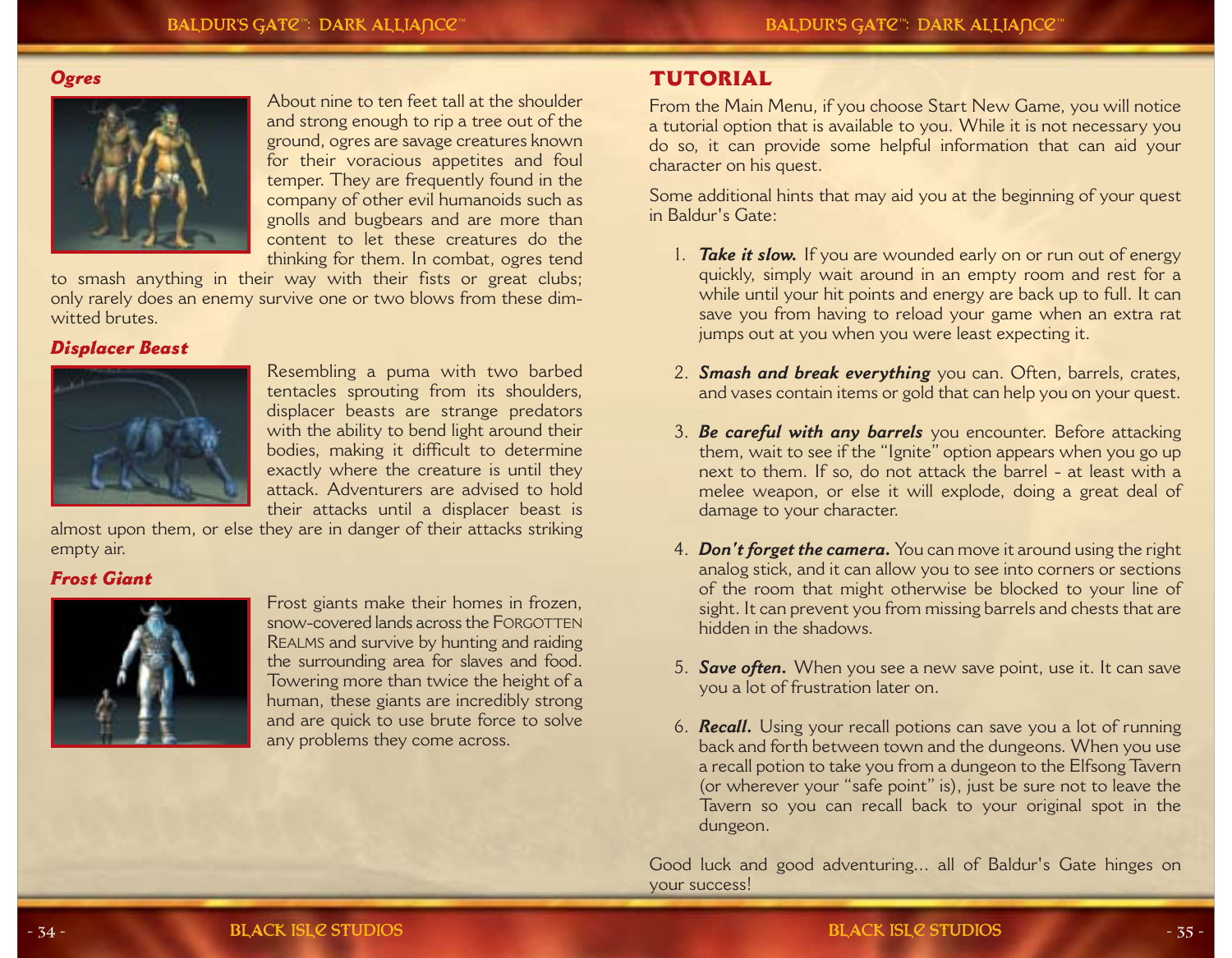#### **BALDUR'S GAT@™: DARK ALLIA∩C@™**

#### **BALDUR'S GAT@™: DARK ALLIANC@™**

## **CREDITS**

#### *PRODUCED BY BLACK ISLE STUDIOS*

*www.blackisle.com*

#### *PRODUCTION*

*El Presidente*Feargus Urquhart

*Producer*Darren Monahan

*Line Producer*Kevin Osburn

*Audio and Localization Producer*Fred Hatch

*Design* Chris Avellone

#### *Additional VO Animation* Pete MeihuizenDavid Pursley Glenn Price

*Division Operations Manager* Benson

#### *DEVELOPED BY SNOWBLIND STUDIOS*

*www.snowblindstudios.com*

*Lead & Engine Programmer* Ezra Dreisbach

*Game Design* Chris AvelloneEzra DreisbachRyan Geithman

*Game Programming* Ryan Geithman Paul Haugerud Raoul Said

*Lead Character Artist*John Van Deusen

*Lead Background Artist* Brian Sostrom

*Senior Artists* Brian JohnsonJason Wiggin

#### *Artists*

Chris DonovanTami FooteJoel Payne Javier Rodriguez

*Cinematic Artists*Brian SostromJason Wiggin John Van Deusen

*Business Directors*Ryan Geithman Brian Sostrom

## **CREDITS**

*INTERPLAYENTERTAINMENT*

#### *AUDIO*

*Sound and Music Supervisor* Adam Levenson

*Supervising Mastering Engineer* Craig Duman

#### *Sound Design*

Rebecca HanckMark AllenPaul Gorman (Duff Studios, Inc.) Ann Scibelli Harry Cohen (Soundelux) Mike Kamper

#### *Music by*

Jeremy Soule (www.jeremysoule.com) Will Loconto (Elfsong Remix)

*Elfsong Vocalist* Darlene Koldenhoven

*Elfsong Vocal Recording Engineer* Doug Lenier

*Music Editing*  Ron Valdez

*VO Casting/ Direction Supervision* Chris Borders

*VO Recorded at* Screenmusic Studios

#### *VO Talent*

Michael BellEarl BoenJim Cummings Grey Delisle Wayne Grace Jennifer Hale Vanessa MarshallBill MartinJohn Mayer Kevin M. RichardsonHidi Shannon Dwight Schultz Frank WelkerCam ClarkeJohn Rhys-Davies Tony Jay Cree SummerJeff BennettCorry Burton

*Supervising Dialog Editor* Stephen Miller

## *Dialog Editing*

JP WaltonScott Purvis

*Mastering*  Frank Szick

*Audio Scripting & Supervision* Craig Duman

*Audio Scripting* Stephen Miller JP Walton

*Dialog Localization Mastering* Frank Szick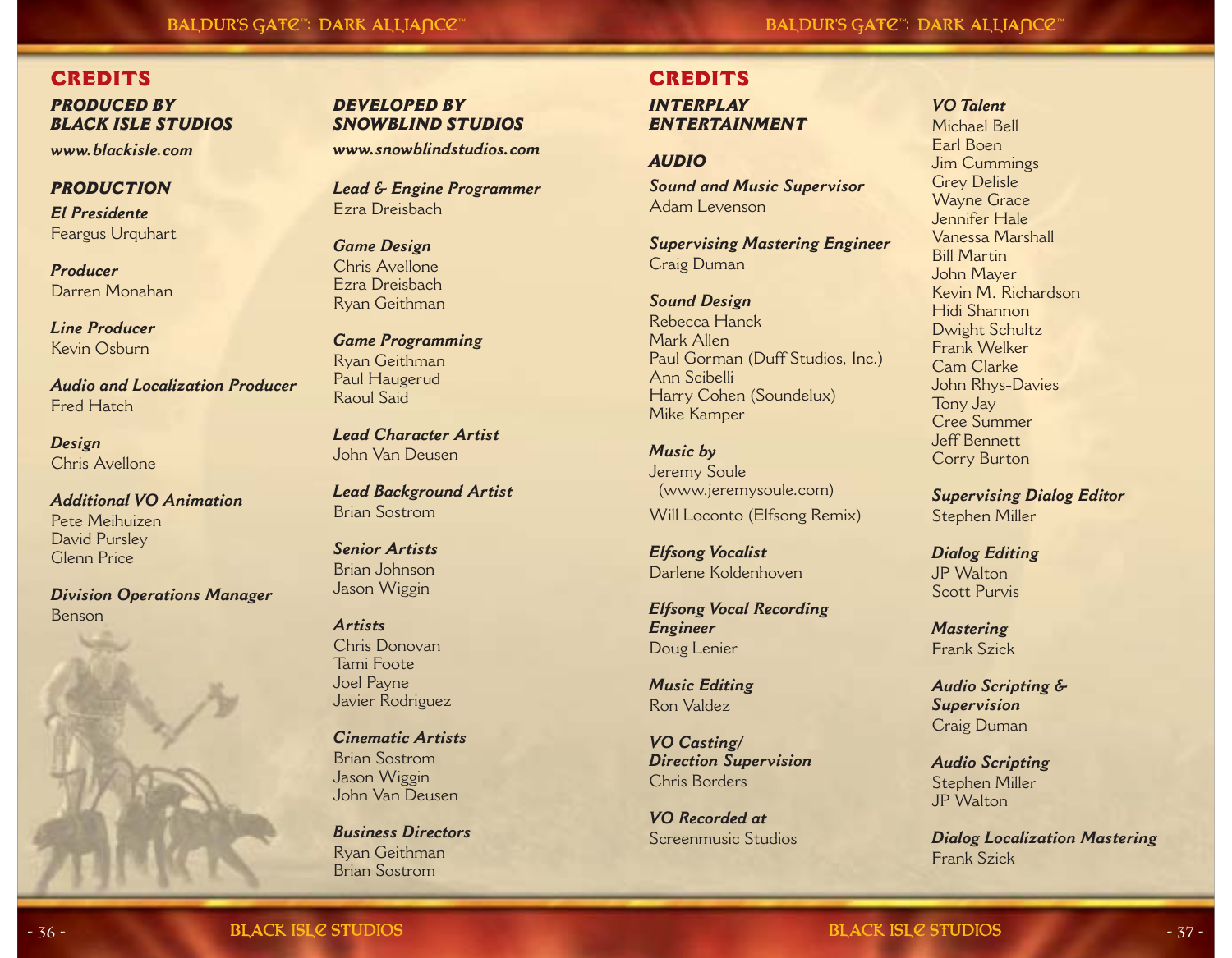#### **BALDUR'S GAT@™: DARK ALLIA∩C@™**

#### **BALDUR'S GAT@™: DARK ALLIANC@™**

# **CREDITS**

*Foley Supervision* Charles Deenen

*Foley Artist* Gregg Barbanell (Wilshire Stages)

*Foley Mixer* Shawn Kannelly (Wilshire Stages)

*Sound Librarian*Scott Purvis

#### *Audio Director*Charles Deenen

*Audio Operations Manager* Gloria Soto

*Mixed in* **BURDOLBY** *at Interplay Entertainment*

# *Mixing by*

Lance BrownCharles Deenen (End Cinematic)

#### *MARKETING*

*Director*Barbara Gleason

#### *Product/Public Relations Managers*

Paige Slaughter Tamara Johnston

*Manual*Chris Avellone

*Manual Design and Layout* Michael L. Quintos Tim Baker

# *Traffic Manager*

Kathryne Wahl

## *VIDEO SERVICES*

*Senior Video Manager* Dan Williams

*Senior Media Producer/Editor* Dave Cravens

#### *Media Producer/Editor* Chris Folino

*Web*

Jessica Urquhart Bill Stoudt Kristen Adam

#### *QUALITY ASSURANCE*

*QA Special Product Manager* Eric Fong

*QA Operations Manager* Shanna Takayama

#### *QA Product Manager* Amy Presnell

## *QA Analysts*

Gary Tesdall John KirklandAmy Presnell Charles SalzmanJeff Husges Ed Hyland Tex Yang Jeff MitchellMatthew Phillips Justin Hamilton Robert HansonChris HeidariMichael Los

# **CREDITS**

*QA Analysts (cont.)*

Tony Chan Erick Lujan John Boomershine

#### *LOCALIZATION*

*International Product Manager* Tom Decker

*International Product Assistant*Rafael Lopez

*Localization Editors*Olaf BeckerCarole Huguet Hedwige Steleman

#### *SPECIAL THANKS TO*

Eric Demilt, Rodney Relosa, Gabriela Sanchez, Chris Parker, Ray, Greg and everyone at BioWare Corp., and Floyd Grubb and J.E. Sawyer for their keen eyes for rules and rule implementation.

Jason would like to thank his patient wife Heather and their son Christopher.

Raoul would like to thank his wife Maureen for her unbounded support and patience.

#### *bgdaxbox.blackisle.com*